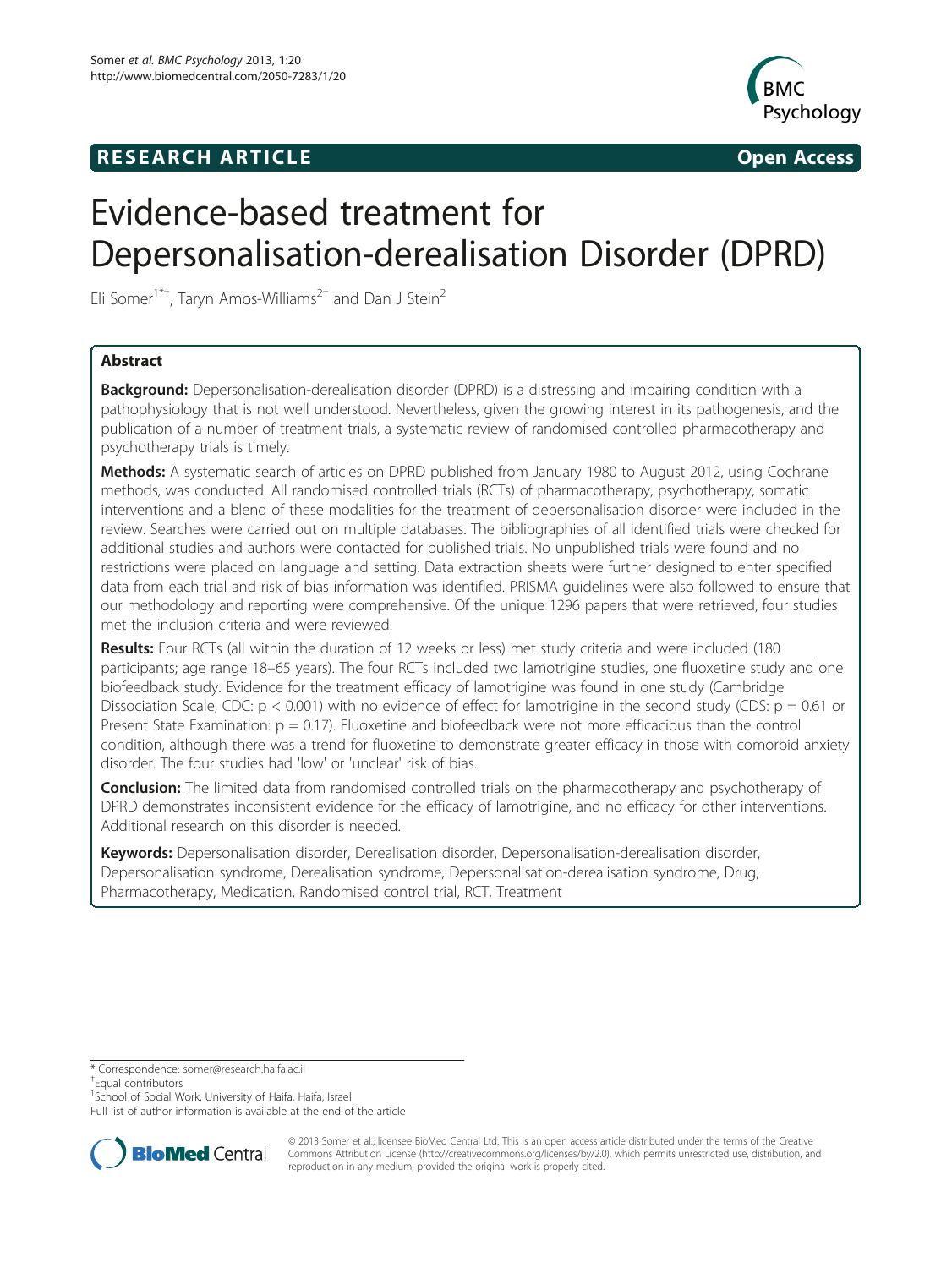## Background

Depersonalisation disorder (DPRD), renamed depersonalisation-derealisation disorder in the DSM-5 (Spiegel et al. [2011](#page-12-0)), is an alteration in the perception or experience of the self and the environment. Individuals with depersonalisation feel uneasily estranged and separated from their selves (depersonalisation) and their surroundings (derealisation), experiencing what was also described as a sense of disembodiment (desomatisation) and a diminution or loss of emotional reactivity (de-affectualisation) (American Psychiatric Association [2000](#page-11-0); Medford et al. [2005a](#page-11-0); Sierra [2009\)](#page-12-0). Depersonalisation occurs as a persistent, pervasive phenomenon, causing subjective distress and functional impairment (Medford et al. [2005a](#page-11-0)). Depersonalisation symptoms can occur in many neurological (e.g. migraine and epilepsy, (Lambert et al. [2005\)](#page-11-0)) and psychiatric conditions (e.g. major depression, panic disorder, posttraumatic stress disorder, schizophrenia, stress and fatigue, (Medford [2012](#page-11-0))), or it may occur as a primary phenomenon, in which case it is classified as depersonalisation-derealisation disorder (Simeon et al. [1997](#page-12-0)).

DPRD is frequently a chronic disorder, affecting between 1% and 2.4% of the general population with a gender ratio of about 1:1, although its comorbidity with depression and anxiety falls between the percentage ranges of 20–40 (Bebbington et al. [1997](#page-11-0); Hunter et al. [2004a;](#page-11-0) Ross [1991\)](#page-12-0). Depersonalisation and derealisation symptoms seem to be more common among women (26.5%) than men (19.5%) (Aderibigbe et al. [2001\)](#page-11-0). It was estimated in one survey that DPRD occurred in 80% of psychiatric inpatients and that 12% of them suffered from a severe form of this condition (Brauer et al. [1970](#page-11-0)). Lifetime prevalence of depersonalisation and derealisation symptoms of 31 and 66% were found in surveys conducted among non-clinical respondents compared to a lifetime prevalence of depersonalisation and derealisation symptoms of 42 to 91% in psychiatric settings (Hunter et al. [2004b\)](#page-11-0). Severe clinical depersonalisation was identified among 1.9% of German participants (Michal et al. [2009\)](#page-12-0) and 5% of psychiatric outpatients in New York (Foote et al. [2006\)](#page-11-0).

Historical reports of the use of barbiturates, amphetamines and antipsychotics in the treatment of DPRD do not suggest any consistent benefit (Ackner [1954](#page-11-0); Shorvon [1946\)](#page-12-0). Subsequent single case reports suggest potential efficacy for a wide variety of treatments including benzodiazepines (phenazepam, (Nuller [1982](#page-12-0)); clonazepam, (Stein & Uhde [1989\)](#page-12-0)), atypical neuroleptic medications (clozapine, (Nuller [1982\)](#page-12-0)), tricyclic anti-depressants (desipramine, (Noyes et al. [1987](#page-12-0))), drugs with serotonergic activity (fluoxetine, (Fichtner et al. [1992](#page-11-0); Ratliff & Kerski [1995](#page-12-0)); fluoxetine and buspirone, (Abbas et al. [1995](#page-11-0))), SNRIs (venlafaxine, (Preve et al. [2011\)](#page-12-0)), a combination of benzodiazepines and serotonergic activity drugs (citalopram-clonazepam, (Sachdev [2002\)](#page-12-0)), anti-convulsants (lamotrigine, (Sierra et al. [2006](#page-12-0))), (methylphenidate, (Foguet et al. [2011\)](#page-11-0)), and opiate antagonists (naltrexone, (Ginsberg [2005](#page-11-0))). Other tried psychiatric interventions included electroconvulsive therapy (ECT) (Ordas & Ritchie [1994\)](#page-12-0) and transcranial magnetic stimulation (Jimenez-Genchi [2004\)](#page-11-0). Psychotherapy case reports have indicated that psychodynamic psychotherapy (Torch [1987\)](#page-12-0) and hypnosis-based treatment, combined with eye movement desensitisation and reprocessing (EMDR), (Hollander [2009\)](#page-11-0)), may also be useful.

Several small open-label studies have also been conducted. Based on the hypothesis that emotional numbing is an opiate-mediated phenomenon, nalmefene, an oral opiate antagonist, was administered and reported to lessen depersonalisation symptoms in some combat veterans suffering from PTSD (Glover [1993\)](#page-11-0). Although the duration of the response was not clearly described, a marked decline in chronic depersonalisation was reported in subjects treated intravenously with naloxone, another opiate antagonist (Nuller et al. [2001](#page-12-0)). In a later open prospective trial of naltrexone administered to 12 participants with DPRD who completed at least four weeks of naltrexone treatment, four (33%) showed marked improvement with a 50% to 90% reduction in symptoms (Simeon & Knutelska [2005](#page-12-0)).

A different body of research suggests that glutamate might be relevant to dissociation. Sub-anesthetic doses of the N-methyl D-aspartate receptor antagonist ketamine were shown to induce subjective experiences characteristic of depersonalisation (Krystal et al. [1994](#page-11-0)). It is believed that the altered state of consciousness induced by ketamine is mediated by increased glutamate release in response to NMDA receptor blockades, with a consequent excess of glutamate activity at non-NMDA glutamate receptors (Abel et al. [2003](#page-11-0); Pikwar [2011](#page-12-0)). Lamotrigine has been reported in the treatment of DPRD because of its ability to impede glutamate release at the presynaptic membrane and to reduce the effects of ketamine on consciousness (Anand et al. [2000](#page-11-0); Wang et al. [1996](#page-12-0)). While a crossover, double-blind study on nine patients with DPRD, failed to show any beneficial effects of lamotrigine (Sierra et al. [2003\)](#page-12-0), lamotrigine was reported to benefit some patients with chronic DPRD (Sierra et al. [2006](#page-12-0); Sierra et al. [2001\)](#page-12-0) when used as an add-on therapy.

There have also been some publications on psychotherapy research in DPRD. One psychoanalytic case study was mentioned earlier (Torch [1987\)](#page-12-0), and two additional case reports representing behavioral therapy (Sookman & Solyom [1978](#page-12-0)) and directive therapy (Blue [1979\)](#page-11-0) have been published. However, the last two reports focused on depersonalisation as a co-morbid, secondary disorder. A cognitive–behavioral model of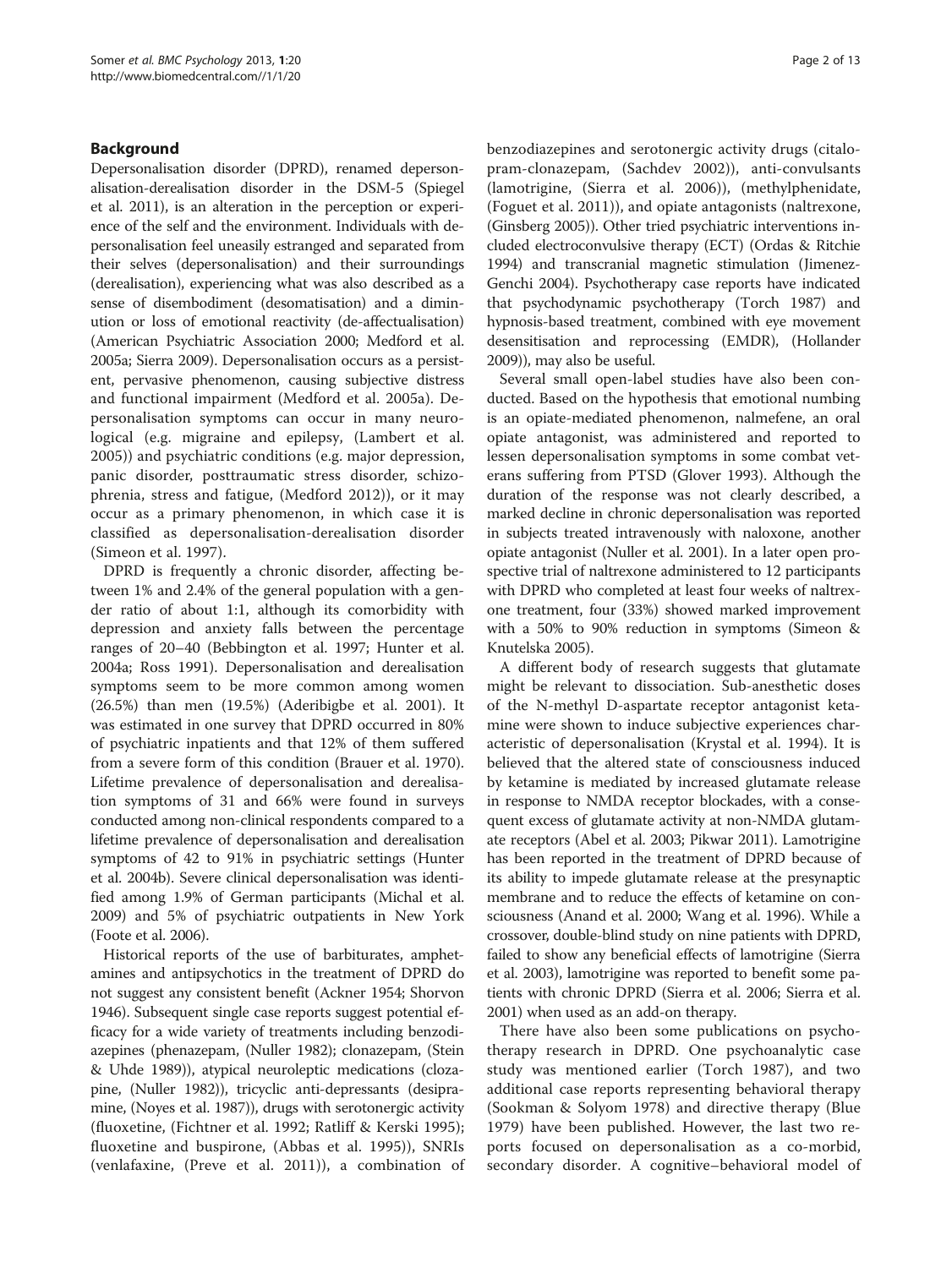depersonalisation has been developed, and comprises another potential form of treatment. This model is based on evidence that depersonalisation is associated with anxiety rather than with dissociative conditions (Medford et al. [2005b;](#page-11-0) Hunter et al. [2003;](#page-11-0) Hunter et al. [2005a](#page-11-0)).

Nevertheless, the disorder remains a poorly understood condition that has received relatively little research attention. Lack of awareness of DPRD may contribute to a high rate of misdiagnosis (Hunter et al. [2004a](#page-11-0)). With growing interest in the management of DPRD, it is timely to conduct a systematic review to determine the efficacy of medication, psychotherapy, somatic interventions and a combination of treatment modalities for depersonalisation-derealisation disorder, relative to placebo and other comparison groups.

## Methods

## Identification of studies

The literature search was carried out using the following databases: the Cochrane Central Register of Controlled Trials (CENTRAL) (The Cochrane Library, Issue 8), MEDLINE, PsycINFO, the metaRegister of Controlled Trials database (mRCT), the National Institute of Health's Computer Retrieval of Information on Scientific Projects (CRISP) service, ClinicalTrials.gov, and the WHO International Clinical Trials Registry Platform (ICTRP), for articles published from January 1980 to August 2012. The following search terms (in both American and British English) were used:

"depersonalisation disorder" OR "derealisation disorder" OR "depersonalisation-derealisation disorder" OR "depersonalisation syndrome" OR "derealisation syndrome" OR "depersonalisation-derealisation syndrome" AND "drug" OR "pharmacotherapy" OR "medication" OR "treatment" AND "randomised control trial" OR "RCT". The initial search yielded 1296 studies, of which four met study criteria and were included. The bibliographies of all identified trials were checked for additional studies and the authors were contacted for published trials. No restriction was placed on language and setting. Studies employing cross-over and parallel designs were potentially considered for inclusion. No unpublished trials were found.

Criteria for considering studies for this review included (a) all randomised controlled trials (RCTs) of pharmacotherapy, psychotherapy, somatic interventions and a combination of treatments for depersonalisation disorder, (b) all participants diagnosed with depersonalisation disorder according to the criteria of the Diagnostic and Statistical Manual (DSM-III-R, (American Psychiatric Association [1987](#page-11-0)) or DSM-IV, (American Psychiatric Association [1994\)](#page-11-0)), or the International Classification of Diseases (ICD-9, (National Center for Health Statistics [2002\)](#page-12-0) or ICD-10, (World Health Organization [2008\)](#page-12-0)) irrespective of age, in- or outpatient status, or presence of comorbidity, (c) all medication agents and non-pharmacological interventions (e.g. selective serotonin reuptake inhibitors (SSRIs), anticonvulsants and opiate antagonists, temporoparietal junction stimulation), and (d) RCTs of all forms of psychotherapy (e.g. behavioural modification and cognitive restructuring programs, relaxation, gestalt, interpersonal, supportive therapies, mindfulness, acceptance and commitment therapy, compassion-focused therapy). Both short- and long-term therapy were eligible for inclusion,

signs were employed. Where possible, planned treatment comparisons included:

as was group therapy in which cluster randomisation de-

- 
- $\frac{1}{2}$ . Peychotherapy versus sham inter- $\frac{1}{2}$ . Psychotherapy versus shame interventions or waiting  $\frac{1}{2}$
- 3. Psychotherapy versus pharmacotherapy.
- 4. Pharmacotherapy versus non-pharmacological interventions.

## Outcome measures and effect variables Primary outcomes

Treatment response was reported if studies used the Clinical Global Impressions-Improvement subscale (CGI-I), a widely used categorical measure of treatment response in which responders are defined as having a change item score of  $1 =$  "very much" or  $2 =$  "much" improved (CGI, (Guy et al. [1976](#page-11-0))), or by a 50% reduction reported by the Cambridge Depersonalization Scale (Sierra & Berrios [2000](#page-12-0)).

The effect of intervention on symptom severity was determined from standardised instruments such as the Cambridge Depersonalisation Scale, the Dissociative Experiences Scale (DES, (Bernstein-Carlson & Putnam [1993](#page-11-0))), or the Depersonalisation Severity Scale (DSS, (Simeon et al. [2001](#page-12-0))).

## Secondary outcomes

Depression was reported if studies provided data on the 17-item Hamilton Rating Scale for Depression (HRSD, (Hamilton [1960\)](#page-11-0)), the Beck Depression Inventory (BDI, (Beck et al. [1961\)](#page-11-0)), or a similar scale. Anxiety was measured with the standard Hamilton Rating Scale for Anxiety (HRSA, (Hamilton [1959](#page-11-0))) the Beck Anxiety Inventory (BAI, (Beck et al. [1988\)](#page-11-0), or a similar scale. Symptom improvement in other anxiety disorders similarly employed customary "gold-standard" severity measures.

## Meta-analysis

The analytical summary of the selected studies was considered but high heterogeneity across studies prohibited combining results to produce a single overall estimate of effect.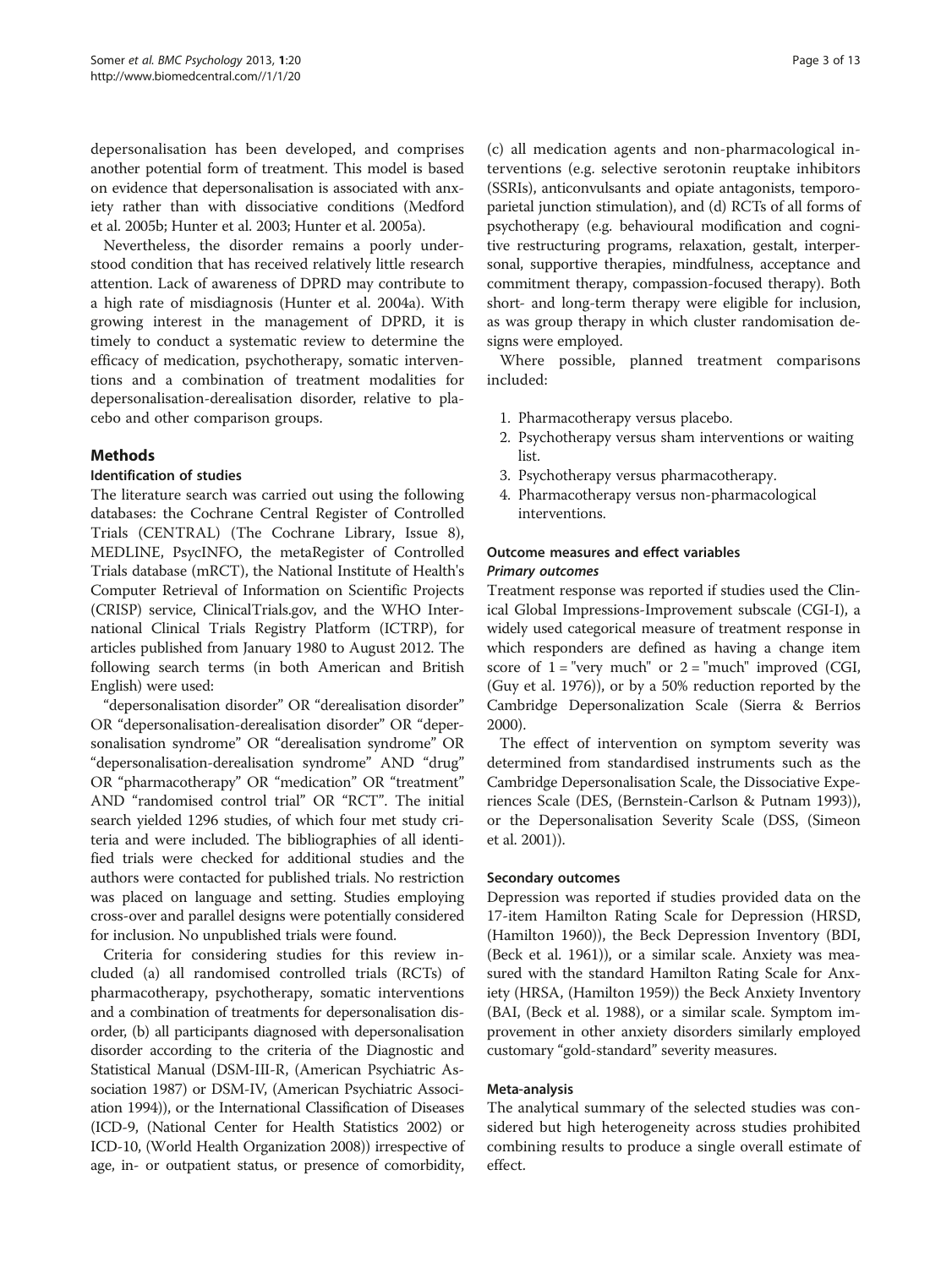#### Data collection Selection of studies

In order to determine whether studies were eligible for inclusion, the Cochrane steps of a systematic search were followed. This entailed the screening of titles and abstracts for face validity within the selected databases. Included, excluded and unclear studies were colour coded, and the full text articles for each study were retrieved. After full text screening, studies were further included or excluded based on the study criteria for the review. This process was completed by one of the authors (ES). Spreadsheet forms were designed for the purpose of recording descriptive information, summary statistics of the outcome measures, risk of bias data, and associated commentary (ES and TW). The reviewers contacted investigators by email in an attempt to obtain missing information. A narration of each trial is provided in the results section. PRISMA guidelines (Moher et al. [2009\)](#page-12-0) were also followed to ensure that the methodology and reporting were comprehensive (see Table [1](#page-4-0)).

## Results

## Results of the search

MEDLINE, ClinicalTrials.gov, WHO trials and PsycINFO searches retrieved 1147 and 149 unique articles, respectively. The search of the CCDAN Controlled Trials Registry yielded two additional results. Reviews of reference lists of key studies identified one more study, resulting in a total of 1296 unique abstracts (see Figure [1](#page-7-0)). Of the 14 open and cross-over trials, one was a double-blind, placebo-controlled study that was selected for this review. Four double-blind, placebo-controlled studies (three randomised and one cross-over) were finally selected for independent assessment by two raters (ES and DS). No unpublished trials were found.

## Description of included studies

The search included four double-blind RCTs of treatment for depersonalisation (180 participants, see Table [2](#page-8-0)). A placebo comparison group was employed in each study and the four studies consisted of one psychotherapy (biofeedback) and three pharmacotherapy trials (two lamotrigine and one fluoxetine). Each study was published in English and recruited outpatients from single centres. One trial was funded by the National Institute of Mental Health (NIMH) (the fluoxetine and placebo capsules were provided by Eli Lilly) and another by the Medical Research Council (MRC) (Schoenberg et al. [2012](#page-12-0); Simeon et al. [2004](#page-12-0)). Countries in which studies were conducted included the United Kingdom (Schoenberg et al. [2012](#page-12-0); Sierra et al. [2003\)](#page-12-0), the United States of America (Simeon et al. [2004\)](#page-12-0) and Azerbaijan (Aliyev & Aliyev [2011\)](#page-11-0).

The average sample size was 44 and ranged from 14 (Sierra et al. [2003\)](#page-12-0) to 80 (Aliyev & Aliyev [2011](#page-11-0)). Three studies consisted of both males and females, and one study males only (Aliyev & Aliyev [2011\)](#page-11-0) (mean age for all four groups: 36 years). Amongst others, common inclusions were: adults aged 18–65 years; DSM–IV or PSE (Sierra et al. [2003\)](#page-12-0) diagnostic criteria for current depersonalisation disorder; and written informed consent. Participants were excluded if they had a lifetime diagnosis of schizophrenia, schizoaffective disorder, bipolar disorder, organic mental disorder and substance use disorder (Sierra et al. [2003](#page-12-0); Schoenberg et al. [2012](#page-12-0)), eating disorder, acute or unstable medical illnesses (Simeon et al. [2004\)](#page-12-0), as well as those with a history of seizure disorder or major head trauma. Pregnant and lactating women were also excluded (Schoenberg et al. [2012\)](#page-12-0).

The duration of treatment for all interventions ranged between eight sessions of psychotherapy (Schoenberg et al. [2012\)](#page-12-0) to 12 weeks of pharmacotherapy (Sierra et al. [2003](#page-12-0); Aliyev & Aliyev [2011](#page-11-0)). Dose of medication in the pharmacological studies ranged from 10 mg/day (Schoenberg et al. [2012\)](#page-12-0) to 300 mg/day (Simeon et al. [2004](#page-12-0)). Primary and secondary outcomes include CDS, DES (Sierra et al. [2003](#page-12-0); Schoenberg et al. [2012](#page-12-0); Aliyev & Aliyev [2011\)](#page-11-0), BAI (Schoenberg et al. [2012\)](#page-12-0) and BDI (Sierra et al. [2003](#page-12-0); Schoenberg et al. [2012](#page-12-0)), PES, CGI-I, DSS, HRDS, HRSA, LSAS, YBOCS and DSM-IV (Sierra et al. [2003](#page-12-0)). Two participants (one female and one male) dropped out of the sham condition in the biofeedback study. No side effects were reported in this study (Schoenberg et al. [2012\)](#page-12-0). Fifteen dropouts were reported (three because of the development of a rash in the medication group (Aliyev & Aliyev [2011\)](#page-11-0) compared to five dropouts (Sierra et al. [2003](#page-12-0)) in two studies investigating lamotrigine). Seven participants further dropped out due to various side effects (i.e. dizziness, muscle aches, nausea, sedation, fatigue and neutropenia) in these two studies (Sierra et al. [2003](#page-12-0)). In addition, thirteen participants dropped out of the fluoxetine study. Side effects in at least 10% of the two study groups were reported in this trial (Simeon et al. [2004\)](#page-12-0).

## Description of excluded studies

Sixteen abstracts concerning case and retrospective studies on the treatment of DPRD were identified but excluded from this study due to inadequate sample size and lack of a control group. Described interventions included SSRIs (Hollander et al. [1990](#page-11-0)), benzodiazepines and anti-psychotics (Nuller [1982](#page-12-0)), an opioid receptor antagonist (Glover [1993](#page-11-0)), lamotrigine as a single (Sierra et al. [2001\)](#page-12-0) or add-on treatment (Sierra et al. [2006](#page-12-0)), the opioid receptor antagonists naloxone (Simeon & Knutelska [2005](#page-12-0)) and naltrexone (Ginsberg [2005;](#page-11-0) Simeon & Knutelska [2005\)](#page-12-0). One open label trial on temporo-parietal junction stimulation (Mantovani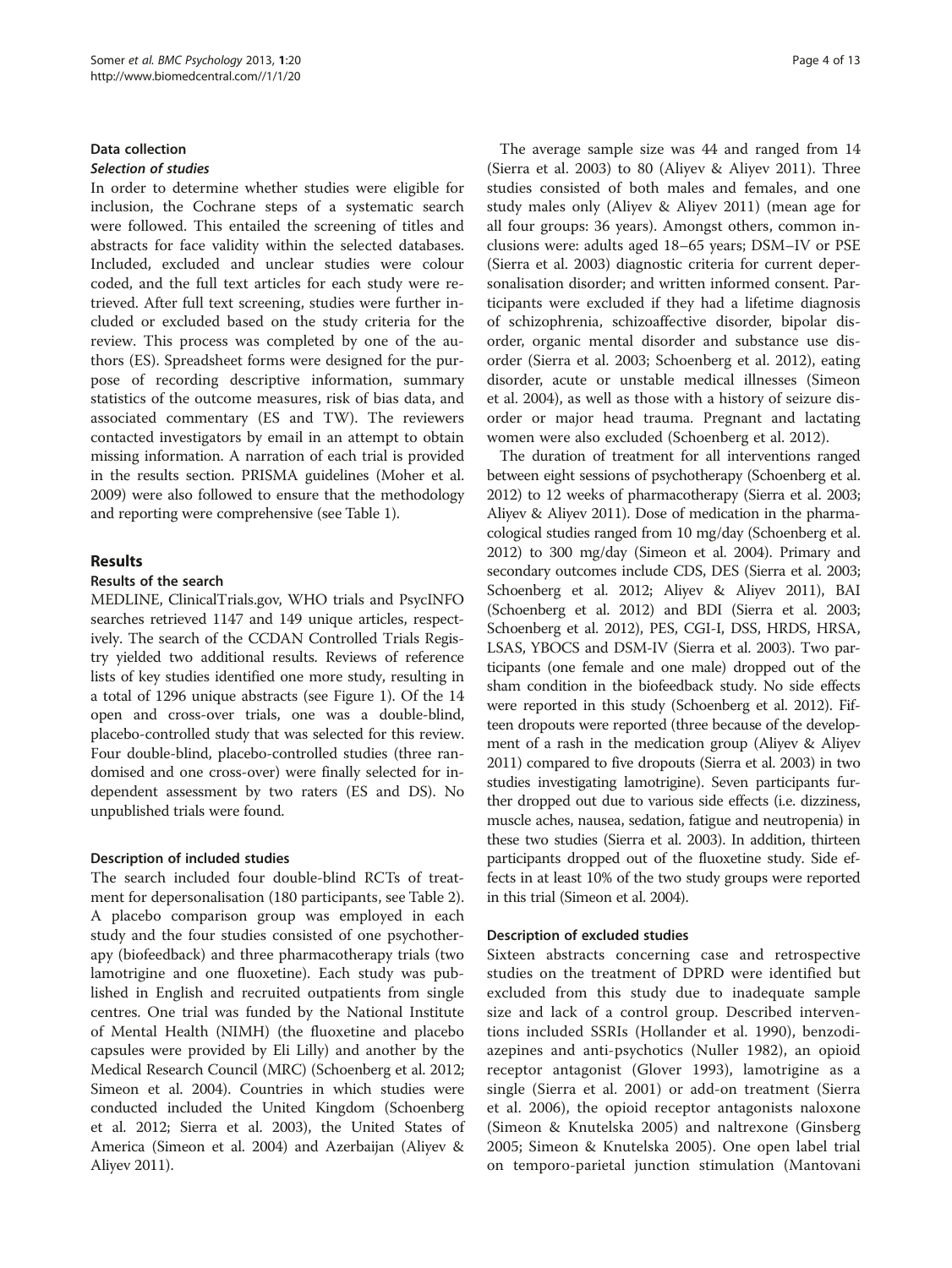## <span id="page-4-0"></span>Table 1 PRISMA checklist

| Title                        | $\#$                                                                                                                                                                                                                                                                                                                                                                                                                     |                                                                                                                                                                                                                                                                                                                                                                                                                                                                                                                                                                                                                                                                                                                                                                                 |  |  |  |
|------------------------------|--------------------------------------------------------------------------------------------------------------------------------------------------------------------------------------------------------------------------------------------------------------------------------------------------------------------------------------------------------------------------------------------------------------------------|---------------------------------------------------------------------------------------------------------------------------------------------------------------------------------------------------------------------------------------------------------------------------------------------------------------------------------------------------------------------------------------------------------------------------------------------------------------------------------------------------------------------------------------------------------------------------------------------------------------------------------------------------------------------------------------------------------------------------------------------------------------------------------|--|--|--|
| Title                        | 1                                                                                                                                                                                                                                                                                                                                                                                                                        | A systematic review titled: "Evidence-based Treatment for Depersonalisation-derealisation Disorder (DPRD)".                                                                                                                                                                                                                                                                                                                                                                                                                                                                                                                                                                                                                                                                     |  |  |  |
| Abstract                     |                                                                                                                                                                                                                                                                                                                                                                                                                          |                                                                                                                                                                                                                                                                                                                                                                                                                                                                                                                                                                                                                                                                                                                                                                                 |  |  |  |
| Structured summary           | 2                                                                                                                                                                                                                                                                                                                                                                                                                        | Background                                                                                                                                                                                                                                                                                                                                                                                                                                                                                                                                                                                                                                                                                                                                                                      |  |  |  |
|                              |                                                                                                                                                                                                                                                                                                                                                                                                                          | Depersonalisation-derealisation disorder (DPRD) is a distressing and impairing condition with a pathophysiology that is<br>not well understood.                                                                                                                                                                                                                                                                                                                                                                                                                                                                                                                                                                                                                                 |  |  |  |
|                              |                                                                                                                                                                                                                                                                                                                                                                                                                          | Objectives                                                                                                                                                                                                                                                                                                                                                                                                                                                                                                                                                                                                                                                                                                                                                                      |  |  |  |
|                              |                                                                                                                                                                                                                                                                                                                                                                                                                          | A systematic review of randomised controlled pharmacotherapy and psychotherapy trials.                                                                                                                                                                                                                                                                                                                                                                                                                                                                                                                                                                                                                                                                                          |  |  |  |
|                              |                                                                                                                                                                                                                                                                                                                                                                                                                          | Data sources                                                                                                                                                                                                                                                                                                                                                                                                                                                                                                                                                                                                                                                                                                                                                                    |  |  |  |
|                              |                                                                                                                                                                                                                                                                                                                                                                                                                          | Articles on DPRD published from January 1980 to August 2012. Searches were carried out on The Cochrane Central<br>Register of Controlled Trials (CENTRAL) (The Cochrane Library, Issue 8), MEDLINE, PsycINFO, the metaRegister of<br>Controlled Trials database (mRCT), the National Institute of Health's Computer Retrieval of Information on Scientific<br>Projects (CRISP) service, ClinicalTrials.gov, and the WHO International Clinical Trials Registry Platform (ICTRP).                                                                                                                                                                                                                                                                                                |  |  |  |
|                              |                                                                                                                                                                                                                                                                                                                                                                                                                          | Study eligibility criteria                                                                                                                                                                                                                                                                                                                                                                                                                                                                                                                                                                                                                                                                                                                                                      |  |  |  |
|                              |                                                                                                                                                                                                                                                                                                                                                                                                                          | Randomised controlled trials (RCTs).                                                                                                                                                                                                                                                                                                                                                                                                                                                                                                                                                                                                                                                                                                                                            |  |  |  |
|                              |                                                                                                                                                                                                                                                                                                                                                                                                                          | Participants                                                                                                                                                                                                                                                                                                                                                                                                                                                                                                                                                                                                                                                                                                                                                                    |  |  |  |
|                              |                                                                                                                                                                                                                                                                                                                                                                                                                          | Individuals diagnosed with depersonalisation disorder (i.e. DSM-III-R, DSM-IV, ICD-9 or ICD-10) irrespective of age, in- or<br>outpatient status, or presence of comorbidity.                                                                                                                                                                                                                                                                                                                                                                                                                                                                                                                                                                                                   |  |  |  |
|                              |                                                                                                                                                                                                                                                                                                                                                                                                                          | Interventions                                                                                                                                                                                                                                                                                                                                                                                                                                                                                                                                                                                                                                                                                                                                                                   |  |  |  |
|                              |                                                                                                                                                                                                                                                                                                                                                                                                                          | Pharmacotherapy (e.g. SSRIs), psychotherapy (e.g. behavioural modification and cognitive restructuring programs),<br>somatic interventions (e.g. health education) and a blend of these modalities.                                                                                                                                                                                                                                                                                                                                                                                                                                                                                                                                                                             |  |  |  |
|                              |                                                                                                                                                                                                                                                                                                                                                                                                                          | Study appraisal methods                                                                                                                                                                                                                                                                                                                                                                                                                                                                                                                                                                                                                                                                                                                                                         |  |  |  |
|                              |                                                                                                                                                                                                                                                                                                                                                                                                                          | Data extraction sheets were designed to enter specified data from each trial and risk of bias information was identified.                                                                                                                                                                                                                                                                                                                                                                                                                                                                                                                                                                                                                                                       |  |  |  |
|                              |                                                                                                                                                                                                                                                                                                                                                                                                                          | Results                                                                                                                                                                                                                                                                                                                                                                                                                                                                                                                                                                                                                                                                                                                                                                         |  |  |  |
|                              |                                                                                                                                                                                                                                                                                                                                                                                                                          | Four RCTs (all within the duration of 12 weeks or less) met study criteria and were included (180 participants; age<br>range 18-65 years). The four RCTs included two lamotrigine studies, one fluoxetine study and one biofeedback study.<br>Evidence for the treatment efficacy of lamotrigine was found in one study (Cambridge Dissociation Scale (CDS): p <<br>0.001) with no evidence of effect for lamotrigine in the second study (CDS: $p = 0.61$ or Present State Examination (PSE):<br>$p = 0.17$ ). Fluoxetine and biofeedback were not more efficacious than the control condition, although there was a<br>trend for fluoxetine to demonstrate greater efficacy in those with comorbid anxiety disorder. The four studies had 'low'<br>or 'unclear' risk of bias. |  |  |  |
|                              |                                                                                                                                                                                                                                                                                                                                                                                                                          | Limitations                                                                                                                                                                                                                                                                                                                                                                                                                                                                                                                                                                                                                                                                                                                                                                     |  |  |  |
|                              |                                                                                                                                                                                                                                                                                                                                                                                                                          | There are a small number of studies with small samples. There are differences across trials in sample characteristics,<br>and timing of interventions.                                                                                                                                                                                                                                                                                                                                                                                                                                                                                                                                                                                                                          |  |  |  |
|                              |                                                                                                                                                                                                                                                                                                                                                                                                                          | Conclusion                                                                                                                                                                                                                                                                                                                                                                                                                                                                                                                                                                                                                                                                                                                                                                      |  |  |  |
|                              |                                                                                                                                                                                                                                                                                                                                                                                                                          | The limited data from randomised controlled trials on the pharmacotherapy and psychotherapy of DPRD demonstrates<br>inconsistent evidence for the efficacy of lamotrigine, and no efficacy for other interventions. Additional research on this<br>disorder is needed.                                                                                                                                                                                                                                                                                                                                                                                                                                                                                                          |  |  |  |
| Introduction                 |                                                                                                                                                                                                                                                                                                                                                                                                                          |                                                                                                                                                                                                                                                                                                                                                                                                                                                                                                                                                                                                                                                                                                                                                                                 |  |  |  |
| Rationale                    | DPRD is not a rare condition. It occurred in 80% of psychiatric inpatients. A lifetime prevalence of depersonalisation<br>3<br>and derealisation symptoms of 42 to 91% was reported in psychiatric settings. Given the growing interest in its<br>pathogenesis, and the publication of a number of treatment trials, a systematic review of randomised controlled<br>pharmacotherapy and psychotherapy trials is timely. |                                                                                                                                                                                                                                                                                                                                                                                                                                                                                                                                                                                                                                                                                                                                                                                 |  |  |  |
| Objectives                   | 4                                                                                                                                                                                                                                                                                                                                                                                                                        | Lack of awareness of DPRD may contribute to a high rate of misdiagnosis. With growing interest in the management<br>of DPRD, we aimed at conducting a systematic review to determine the efficacy of medication, psychotherapy,<br>somatic interventions and a combination of treatment modalities for depersonalisation-derealisation disorder, relative<br>to placebo and other comparison groups.                                                                                                                                                                                                                                                                                                                                                                            |  |  |  |
| Methods                      |                                                                                                                                                                                                                                                                                                                                                                                                                          |                                                                                                                                                                                                                                                                                                                                                                                                                                                                                                                                                                                                                                                                                                                                                                                 |  |  |  |
| Protocol and<br>registration | 5                                                                                                                                                                                                                                                                                                                                                                                                                        | This systematic search used Cochrane methods (http://www.cochrane.org).                                                                                                                                                                                                                                                                                                                                                                                                                                                                                                                                                                                                                                                                                                         |  |  |  |
| Eligibility criteria         | 6                                                                                                                                                                                                                                                                                                                                                                                                                        | RCTs of pharmacotherapy, psychotherapy, somatic interventions and a blend of these modalities for the treatment of                                                                                                                                                                                                                                                                                                                                                                                                                                                                                                                                                                                                                                                              |  |  |  |

DPRD published from January 1980 to August 2012 in any language.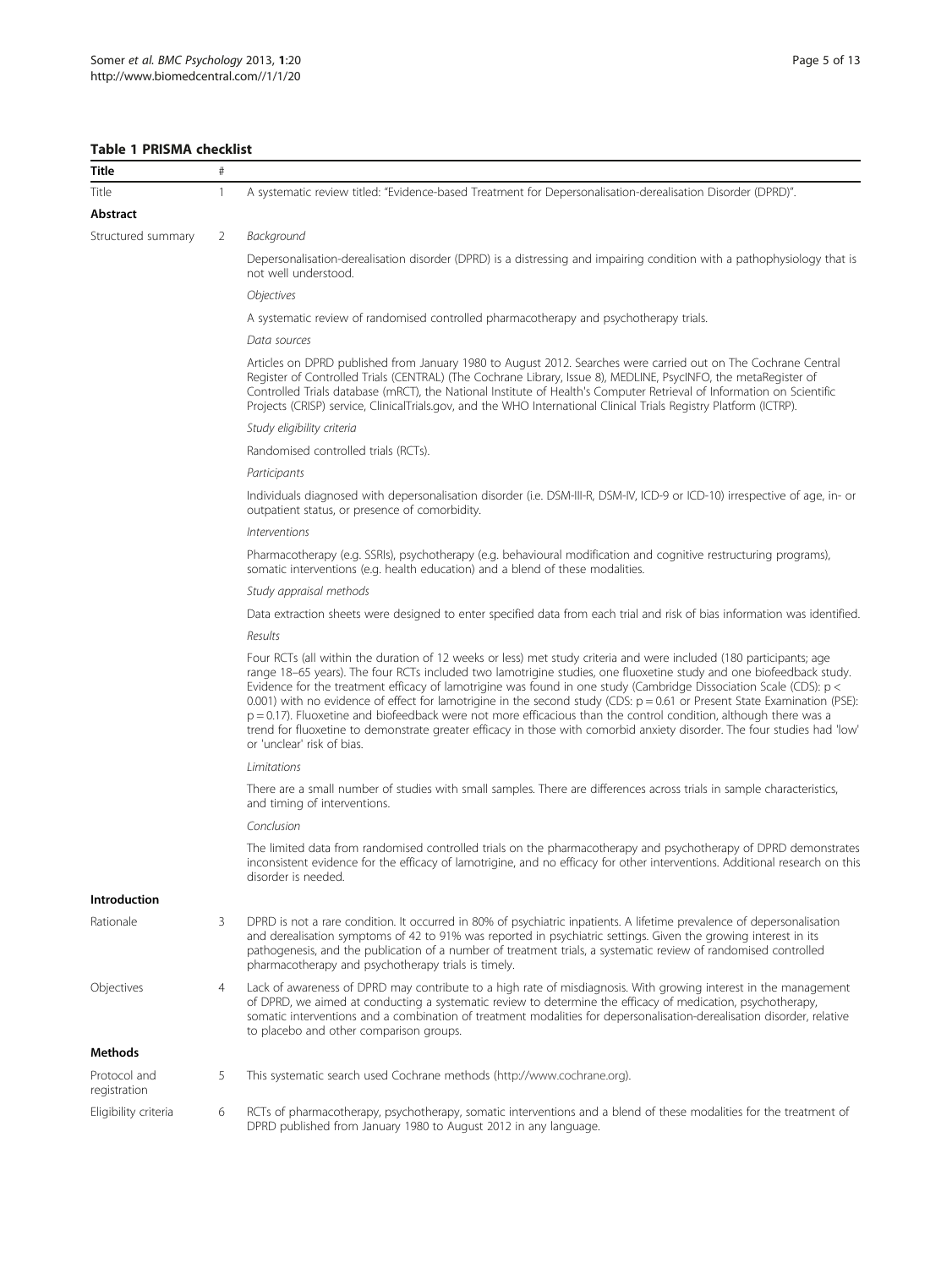## Table 1 PRISMA checklist (Continued)

| Information sources                   | 7  | Searches were carried out on The Cochrane Central Register of Controlled Trials (CENTRAL) (The Cochrane Library, Issue<br>8), MEDLINE, PsycINFO, the metaRegister of Controlled Trials database (mRCT), the National Institute of Health's<br>Computer Retrieval of Information on Scientific Projects (CRISP) service, ClinicalTrials.gov, and the WHO International<br>Clinical Trials Registry Platform (ICTRP). The bibliographies of all identified trials were checked for additional studies and<br>authors were contacted for published trials.                                                                                                                                                                                                                                                                                                                          |  |  |  |  |  |  |
|---------------------------------------|----|----------------------------------------------------------------------------------------------------------------------------------------------------------------------------------------------------------------------------------------------------------------------------------------------------------------------------------------------------------------------------------------------------------------------------------------------------------------------------------------------------------------------------------------------------------------------------------------------------------------------------------------------------------------------------------------------------------------------------------------------------------------------------------------------------------------------------------------------------------------------------------|--|--|--|--|--|--|
| Search                                | 8  | For each database, the following search terms (in both American and British English) were used: "depersonalisation<br>disorder" OR "derealisation disorder" OR "depersonalisation-derealisation disorder", OR "depersonalisation syndrome" OR<br>"derealisation syndrome" OR "depersonalisation-derealisation syndrome", AND "drug" OR "pharmacotherapy" OR<br>"medication" OR "treatment" OR "psychotherapy", AND "randomised control trial", OR "RCT". The bibliographies of all<br>identified trials were checked for additional studies and the authors were contacted for published trials. No restriction<br>was placed on language and setting. Studies employing cross-over and parallel designs were potentially considered for<br>inclusion.                                                                                                                           |  |  |  |  |  |  |
| Study selection                       | 9  | The criteria for selecting studies included (a) all RCTs of pharmacotherapy, psychotherapy, somatic interventions and a<br>combination of treatments for DPRD, (b) all participants diagnosed with DPRD irrespective of age, in- or outpatient<br>status, or presence of comorbidity, (c) all medication agents and non-pharmacological interventions, and (d) RCTs of all<br>forms of psychotherapy. Both short- and long-term therapy were eligible for inclusion, as was group therapy in which<br>cluster randomization designs were employed. Titles and abstracts were screened for face validity within the selected<br>databases. Included, excluded and unclear studies were color coded, and the full text articles for each study were<br>retrieved. After full text screening, studies were further included or excluded based on the study criteria for the review. |  |  |  |  |  |  |
| Data collection<br>process            | 10 | Study selection was completed by one of the authors (ES). Spreadsheet forms were designed for the purpose of<br>recording descriptive information, summary statistics of the outcome measures, risk of bias data, and associated<br>commentary (ES and TW). The reviewers contacted investigators by email in an attempt to obtain missing information.<br>PRISMA quidelines were also followed to ensure that the methodology and reporting were comprehensive.                                                                                                                                                                                                                                                                                                                                                                                                                 |  |  |  |  |  |  |
| Data items<br>11                      |    | Aliyev and Aliyev 2011; Sierra et al. 2003; Simeon et al. 2004 and Schoenberg et al. 2012                                                                                                                                                                                                                                                                                                                                                                                                                                                                                                                                                                                                                                                                                                                                                                                        |  |  |  |  |  |  |
|                                       |    | Participants                                                                                                                                                                                                                                                                                                                                                                                                                                                                                                                                                                                                                                                                                                                                                                                                                                                                     |  |  |  |  |  |  |
|                                       |    | All participants diagnosed with depersonalisation disorder according to the criteria of the Diagnostic and Statistical<br>Manual (DSM-III-R or DSM-IV), or the International Classification of Diseases (ICD-9 or ICD-10) irrespective of age, in- or<br>outpatient status, or presence of comorbidity.                                                                                                                                                                                                                                                                                                                                                                                                                                                                                                                                                                          |  |  |  |  |  |  |
|                                       |    | <i><u><b>Interventions</b></u></i>                                                                                                                                                                                                                                                                                                                                                                                                                                                                                                                                                                                                                                                                                                                                                                                                                                               |  |  |  |  |  |  |
|                                       |    | All medication agents and non-pharmacological interventions (e.g. selective serotonin reuptake inhibitors (SSRIs),<br>anticonvulsants and opiate antagonists, temporo-parietal junction stimulation), and RCTs of all forms of psychotherapy<br>(e.g. behavioural modification and cognitive restructuring programs, relaxation, gestalt, interpersonal, supportive<br>therapies, mindfulness, acceptance and commitment therapy, compassion-focused therapy). Both short- and long-term<br>therapy were eligible for inclusion, as was group therapy in which cluster randomisation designs were employed.                                                                                                                                                                                                                                                                      |  |  |  |  |  |  |
|                                       |    | Comparisons                                                                                                                                                                                                                                                                                                                                                                                                                                                                                                                                                                                                                                                                                                                                                                                                                                                                      |  |  |  |  |  |  |
|                                       |    | Where possible, planned treatment comparisons included:                                                                                                                                                                                                                                                                                                                                                                                                                                                                                                                                                                                                                                                                                                                                                                                                                          |  |  |  |  |  |  |
|                                       |    | 1. Pharmacotherapy versus placebo.                                                                                                                                                                                                                                                                                                                                                                                                                                                                                                                                                                                                                                                                                                                                                                                                                                               |  |  |  |  |  |  |
|                                       |    | 2. Psychotherapy versus sham interventions or waiting list.                                                                                                                                                                                                                                                                                                                                                                                                                                                                                                                                                                                                                                                                                                                                                                                                                      |  |  |  |  |  |  |
|                                       |    | 3. Psychotherapy versus pharmacotherapy.                                                                                                                                                                                                                                                                                                                                                                                                                                                                                                                                                                                                                                                                                                                                                                                                                                         |  |  |  |  |  |  |
|                                       |    | 4. Pharmacotherapy versus non-pharmacological interventions.                                                                                                                                                                                                                                                                                                                                                                                                                                                                                                                                                                                                                                                                                                                                                                                                                     |  |  |  |  |  |  |
|                                       |    | Outcomes                                                                                                                                                                                                                                                                                                                                                                                                                                                                                                                                                                                                                                                                                                                                                                                                                                                                         |  |  |  |  |  |  |
|                                       |    | Diagnostics & baseline screening: all participants diagnosed with depersonalisation disorder according to the criteria of<br>the Diagnostic and Statistical Manual (DSM-III-R, or DSM-IV), or the International Classification of Diseases (ICD-9, or<br>$ICD-10$ ).                                                                                                                                                                                                                                                                                                                                                                                                                                                                                                                                                                                                             |  |  |  |  |  |  |
|                                       |    | Primary measures: Treatment response was reported if studies used the Clinical Global Impressions-Improvement<br>subscale (CGI-I), a widely used categorical measure of treatment response in which responders are defined as having a<br>change item score of $1 =$ "very much" or $2 =$ "much" improved (CGI), or by a 50% reduction reported by the<br>Cambridge Depersonalization Scale. The effect of intervention on symptom severity was determined from standardised<br>instruments such as the Cambridge Depersonalisation Scale, the Dissociative Experiences Scale (DES), or the<br>Depersonalisation Severity Scale (DSS).                                                                                                                                                                                                                                           |  |  |  |  |  |  |
|                                       |    | Secondary measures: Depression was reported if studies provided data on the 17-item Hamilton Rating Scale for<br>Depression (HRSD), the Beck Depression Inventory (BDI), or a similar scale. Anxiety was measured with the standard<br>Hamilton Rating Scale for Anxiety (HRSA) the Beck Anxiety Inventory (BAI, or a similar scale. Symptom improvement in<br>other anxiety disorders similarly employed customary "gold-standard" severity measures.                                                                                                                                                                                                                                                                                                                                                                                                                           |  |  |  |  |  |  |
| Risk of bias in<br>individual studies | 12 | The overall risk of bias was evaluated as 'high', 'low' or 'unclear' according to the five criteria stipulated by the<br>Cochrane Handbook for Systematic Reviews of Interventions: random sequence generation, allocation concealment,<br>blinding (performance bias and detection bias), blinding of outcome assessment, incomplete outcome data (attrition<br>bias), and selective reporting (reporting bias).                                                                                                                                                                                                                                                                                                                                                                                                                                                                |  |  |  |  |  |  |
|                                       |    |                                                                                                                                                                                                                                                                                                                                                                                                                                                                                                                                                                                                                                                                                                                                                                                                                                                                                  |  |  |  |  |  |  |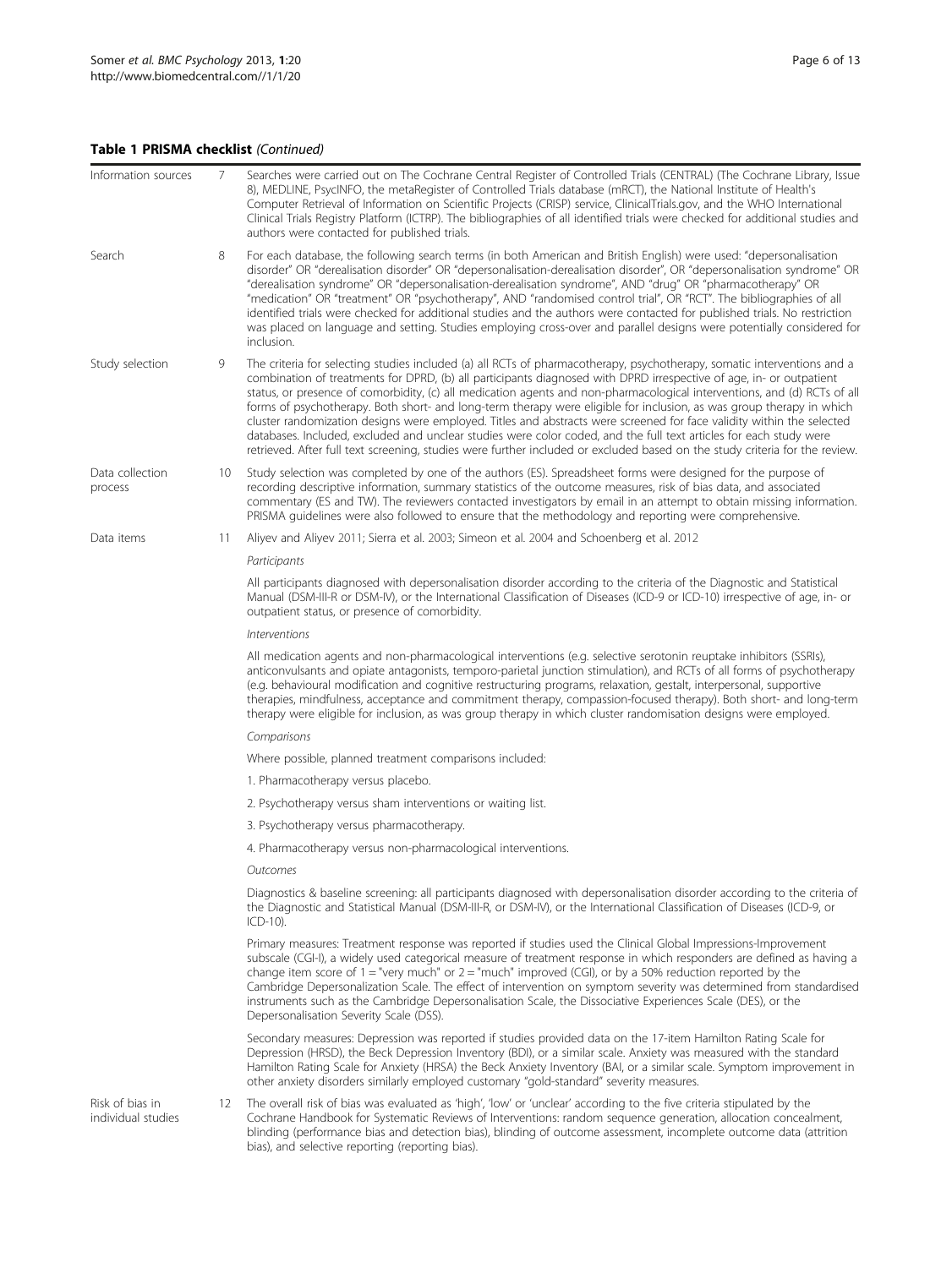## Table 1 PRISMA checklist (Continued)

| Summary measures               | 13 | Treatment response was reported if studies used the Clinical Global Impressions-Improvement subscale (CGI-I), a<br>measure of treatment response in which responders are defined as having a change item score of $1 =$ "very much" or<br>2 = "much" improved (CGI), or by a 50% reduction reported by the Cambridge Depersonalization Scale (CDS). The<br>effect of intervention on symptom severity was determined from standardized instruments such as the CDS, the<br>Dissociative Experiences Scale (DES), or the Depersonalization Severity Scale. |  |  |  |  |  |  |
|--------------------------------|----|-----------------------------------------------------------------------------------------------------------------------------------------------------------------------------------------------------------------------------------------------------------------------------------------------------------------------------------------------------------------------------------------------------------------------------------------------------------------------------------------------------------------------------------------------------------|--|--|--|--|--|--|
| Synthesis of results           | 14 | Due to the clinically diverse nature of each trial, with different interventions used in different studies, the trials could<br>not be meta-analysed.                                                                                                                                                                                                                                                                                                                                                                                                     |  |  |  |  |  |  |
| Risk of bias across<br>studies | 15 | All four studies were rated as having an "unclear" risk of bias for selective reporting, because there was no protocol<br>available to determine if all outcomes were measured.                                                                                                                                                                                                                                                                                                                                                                           |  |  |  |  |  |  |
| Additional analyses            | 16 | N/A.                                                                                                                                                                                                                                                                                                                                                                                                                                                                                                                                                      |  |  |  |  |  |  |
| <b>Results</b>                 |    |                                                                                                                                                                                                                                                                                                                                                                                                                                                                                                                                                           |  |  |  |  |  |  |
| Study selection                | 17 | Records identified through database searching: $n = 1296$ ; Records excluded: $n = 237$ , Reason: Duplicates; Title screening:<br>$n = 1059$ ; Records excluded: $n = 341$ , Reason: Not Depersonalisation/derealisation; Abstract screening: $n = 718$ ; Records<br>excluded: $n = 689$ , Reason: Not treatment articles or no outcome provided; Full-text articles assessed for eligibility: $n =$<br>29; Full-text articles excluded: n = 25, Reasons: Retrospective studies and open trials; Studies included in qualitative<br>synthesis: $n = 4$ .  |  |  |  |  |  |  |
| Study characteristics          | 18 | Medication                                                                                                                                                                                                                                                                                                                                                                                                                                                                                                                                                |  |  |  |  |  |  |
|                                |    | · Aiyev 2011: Azerbaijani outpatients, single center, lamotrigine (25-300 mg/day), placebo comparison, 12 weeks, 80<br>randomised, mean age 37.7; 0% female, diagnostics: CDS.                                                                                                                                                                                                                                                                                                                                                                            |  |  |  |  |  |  |
|                                |    | • Sierra et al. 2003: UK outpatients, single center, Lamotrigine (25-250 mg/day), placebo comparison, 12 weeks, 14<br>randomised, mean age 35.2, diagnostics: DSM-IV, PSE, CDS.                                                                                                                                                                                                                                                                                                                                                                           |  |  |  |  |  |  |
|                                |    | · Simeon 2004: USA outpatients, single center, Fluoxetine (10-60 mg/day Eli Lilly); placebo comparison, 10 weeks, 54<br>randomised, mean age 36, 39% female, diagnostics: SCID-D.                                                                                                                                                                                                                                                                                                                                                                         |  |  |  |  |  |  |
|                                |    | Psychotherapy                                                                                                                                                                                                                                                                                                                                                                                                                                                                                                                                             |  |  |  |  |  |  |
|                                |    | • Schoenberg et al. 2012: UK outpatients, single center, electro-dermal biofeedback, sham electro-dermal biofeedback,<br>4 weeks (8 sessions), 32 randomised, mean age 35, 25% female, diagnostics: SCID-D.                                                                                                                                                                                                                                                                                                                                               |  |  |  |  |  |  |
| Risk of bias within            | 19 | Medication                                                                                                                                                                                                                                                                                                                                                                                                                                                                                                                                                |  |  |  |  |  |  |
| studies                        |    | • Aliyev and Aliyev 2011: random sequence generation - low; allocation concealment - low; blinding (performance<br>bias and detection bias) - low; blinding of outcome assessment - low; incomplete outcome data - low; selective<br>outcome reporting - unclear.                                                                                                                                                                                                                                                                                         |  |  |  |  |  |  |
|                                |    | • Sierra et al. 2003: random sequence generation - low; allocation concealment - low; blinding (performance bias and<br>detection bias) - unclear; blinding of outcome assessment - low; incomplete outcome data - low; selective outcome<br>reporting - unclear.                                                                                                                                                                                                                                                                                         |  |  |  |  |  |  |
|                                |    | • Simeon et al. 2004: random sequence generation - low; allocation concealment - low; blinding (performance bias<br>and detection bias) - unclear; blinding of outcome assessment - low; incomplete outcome data - low; selective<br>outcome reporting - unclear.                                                                                                                                                                                                                                                                                         |  |  |  |  |  |  |
|                                |    | Psychotherapy                                                                                                                                                                                                                                                                                                                                                                                                                                                                                                                                             |  |  |  |  |  |  |
|                                |    | • Schoenberg et al. 2012: random sequence generation - unclear; allocation concealment - low; blinding (performance<br>bias and detection bias) - low; blinding of outcome assessment - low; incomplete outcome data - low; selective<br>outcome reporting - unclear.                                                                                                                                                                                                                                                                                     |  |  |  |  |  |  |
| Results of individual          | 20 | Medication                                                                                                                                                                                                                                                                                                                                                                                                                                                                                                                                                |  |  |  |  |  |  |
| studies                        |    | • Simeon et al. 2004: Fluoxetine was not superior to placebo except for a clinically minimal but statistically significantly<br>greater improvement in CGI-I score in the fluoxetine group. In participants with a comorbid diagnosis of depressive or<br>anxiety disorder, those taking fluoxetine consistently tended to have better responses than those taking the placebo.                                                                                                                                                                           |  |  |  |  |  |  |
|                                |    | • Sierra et al. 2003: A cross-over study among nine individuals suffering from DPRD comparing the lamotrigine with a<br>placebo revealed following a 2-week washout that lamotrigine had no significant advantage over placebo when<br>administered singularly for DPRD.                                                                                                                                                                                                                                                                                  |  |  |  |  |  |  |
|                                |    | • Aliyev and Aliyev 2011: 12 weeks of lamotrigine therapy resulted in a statistically significant difference in<br>improvement in a lamotrigine group compared with that in the placebo group.                                                                                                                                                                                                                                                                                                                                                            |  |  |  |  |  |  |
|                                |    | Psychotherapy                                                                                                                                                                                                                                                                                                                                                                                                                                                                                                                                             |  |  |  |  |  |  |
|                                |    | • Schoenberg 2012: While electro-dermal biofeedback did not help DPRD participants increase skin conductance<br>response, real-time biofeedback resulted in lower state (but not trait) scores on the CDS. Biofeedback had no effect on<br>DES, BDI or BAI scores, compared to sham biofeedback.                                                                                                                                                                                                                                                          |  |  |  |  |  |  |
| Synthesis of results           | 21 | N/A                                                                                                                                                                                                                                                                                                                                                                                                                                                                                                                                                       |  |  |  |  |  |  |
| Risk of bias across<br>results | 22 | There was no protocol available to determine if all outcomes were measured in the four selected studies. Risk of bias<br>for selective reporting were rated as "unclear" for all included studies.                                                                                                                                                                                                                                                                                                                                                        |  |  |  |  |  |  |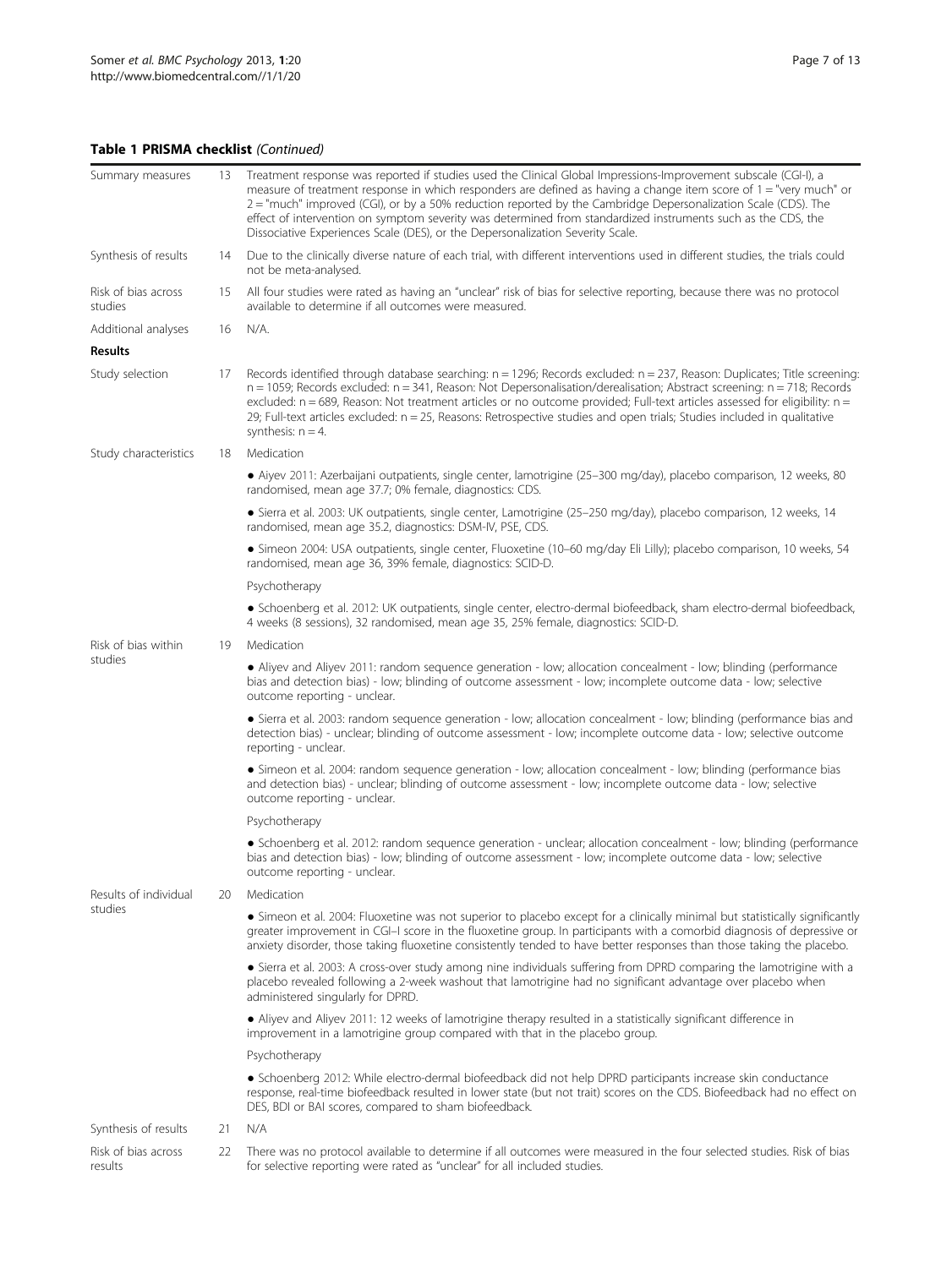## <span id="page-7-0"></span>Table 1 PRISMA checklist (Continued)

| Additional analyses | 23  | N/A                                                                                                                                                                                                                                                                                                                                                                                                                                                                                                                                                                                                                                                                                                                                        |
|---------------------|-----|--------------------------------------------------------------------------------------------------------------------------------------------------------------------------------------------------------------------------------------------------------------------------------------------------------------------------------------------------------------------------------------------------------------------------------------------------------------------------------------------------------------------------------------------------------------------------------------------------------------------------------------------------------------------------------------------------------------------------------------------|
| <b>Discussion</b>   |     |                                                                                                                                                                                                                                                                                                                                                                                                                                                                                                                                                                                                                                                                                                                                            |
| Summary of evidence | -24 | Data on lamotrigine for DPRD was inconsistent with one trial indicating that lamotrigine was not significantly better<br>than placebo when applied as a singular treatment for DPRD, and one trial showing a statistically significant difference<br>in improvement compared placebo. Fluoxetine was not demonstrated to be efficacious in treating depersonalization<br>disorder. However, there was a tendency for depersonalization symptoms to improve in subjects with a comorbid<br>anxiety disorder. Electro-dermal biofeedback was not effective in increasing SCR (a marker of emotional response) or in<br>decreasing trait measures of depersonalization. However, SCR biofeedback did result in lower state scores on the CDS. |
| <i>l</i> imitations | 25  | We identified a small number of studies with small samples. There are differences across trials in sample characteristics<br>and timing of interventions. Although we used a rigorous search methodology, we may have missed unpublished<br>trials; there is, for example, a bias against the publication of negative studies.                                                                                                                                                                                                                                                                                                                                                                                                             |
| Conclusions         | 26  | There is inconsistent evidence to support the efficacy of lamotrigine in DPRD, with no evidence to support the efficacy<br>of fluoxetine and biofeedback. Further research is necessary, particularly in light of the methodological differences<br>between studies.                                                                                                                                                                                                                                                                                                                                                                                                                                                                       |
| <b>Funding</b>      |     |                                                                                                                                                                                                                                                                                                                                                                                                                                                                                                                                                                                                                                                                                                                                            |
| Funding             | 27  | No funding was available for this review.                                                                                                                                                                                                                                                                                                                                                                                                                                                                                                                                                                                                                                                                                                  |

et al. [2011](#page-11-0)) and cognitive-behavior therapy ([Hunter](#page-11-0) [et al. 2005b\)](#page-11-0) was also excluded.

## Risk of bias within studies

The overall risk of bias was evaluated as 'high', 'low' or 'unclear' according to the five criteria stipulated by the

Cochrane Handbook for Systematic Reviews of Interventions ([Higgins & Green 2008\)](#page-11-0): random sequence generation, allocation concealment, blinding (performance bias and detection bias), blinding of outcome assessment, incomplete outcome data (attrition bias), and selective reporting (reporting bias) (see Table [3\)](#page-9-0).

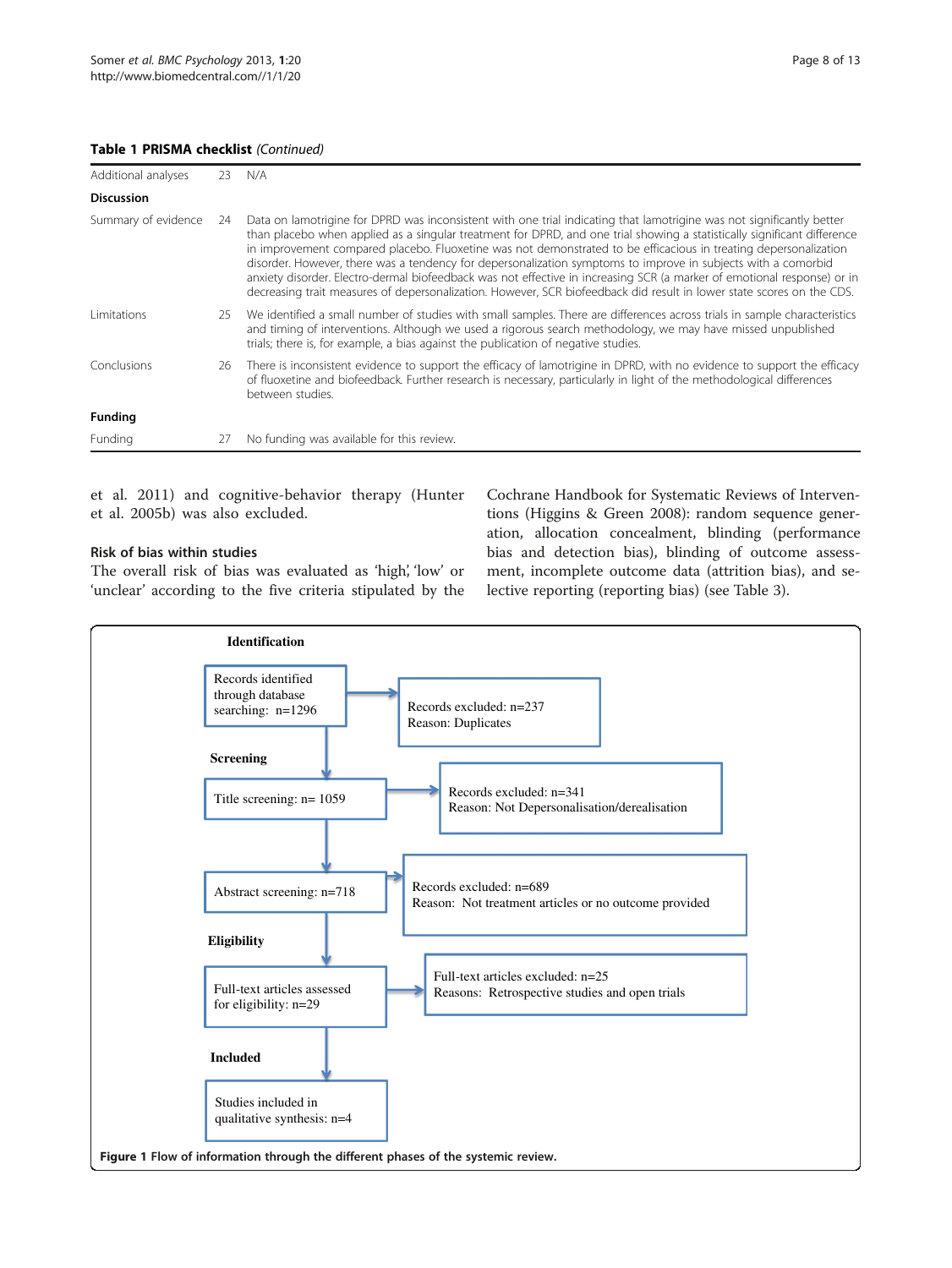| Study ID                  | <b>Funding</b>                            | Country &<br>Setting                         | Intervention                                                  | Comparison                                   | Weeks<br>(sessions) | <b>Total</b><br>randomised | Mean<br>age of<br>sample | % female    | <b>Diagnostics</b><br>in sample & baseline<br>screening | Primary    | Secondary<br>measures measures | Drop-<br>outs | Lost to<br>follow-up |
|---------------------------|-------------------------------------------|----------------------------------------------|---------------------------------------------------------------|----------------------------------------------|---------------------|----------------------------|--------------------------|-------------|---------------------------------------------------------|------------|--------------------------------|---------------|----------------------|
| <b>Medication</b>         |                                           |                                              |                                                               |                                              |                     |                            |                          |             |                                                         |            |                                |               |                      |
| Aliyev and<br>Aliyev 2011 | None                                      | Azerbaijan<br>outpatients<br>(single centre) | Lamotrigine (dose:<br>25-300 mg/day)                          | Placebo                                      | 12                  | 80                         | 37.7                     | $\mathbf 0$ | CDS                                                     | CDS        | Improvement 15                 |               | $\sim$               |
| Sierra et al.<br>2003     | None                                      | UK outpatients<br>(single centre)            | Lamotrigine (dose:<br>25-250 mg/day)                          | Placebo                                      | 12                  | 14                         | 35.2                     |             | DSM-IV                                                  | PSE        | <b>DES</b>                     | 5             | ٠                    |
|                           |                                           |                                              |                                                               |                                              |                     |                            |                          |             | PSE                                                     | <b>CDS</b> | <b>BDI</b>                     |               |                      |
|                           |                                           |                                              |                                                               |                                              |                     |                            |                          |             | <b>CDS</b>                                              |            |                                |               |                      |
| Simeon<br>et al. 2004     | NIMH grant                                | <b>USA</b><br>outpatients<br>(single centre) | Fluoxetine (dose:<br>10-60 mg/day)<br>(provided by Eli Lilly) | Placebo                                      | 10                  | 54                         | 36                       | 39          | SCID-D                                                  | $CGI-I$    | <b>HRSA</b>                    | 13            |                      |
|                           |                                           |                                              |                                                               |                                              |                     |                            |                          |             | Semi-structured<br>clinical interview                   | DES-DP     | <b>HRSD</b>                    |               |                      |
|                           |                                           |                                              |                                                               |                                              |                     |                            |                          |             |                                                         | <b>DSS</b> | LSAS                           |               |                      |
|                           |                                           |                                              |                                                               |                                              |                     |                            |                          |             |                                                         |            | <b>YBOCS</b>                   |               |                      |
|                           |                                           |                                              |                                                               |                                              |                     |                            |                          |             |                                                         |            | Panic attacks                  |               |                      |
| Psychotherapy             |                                           |                                              |                                                               |                                              |                     |                            |                          |             |                                                         |            |                                |               |                      |
| Schoenberg Medical        | Research<br>Council                       | UK outpatient<br>(single centre)             | Electro-dermal<br>biofeedback<br>(8 sessions)                 | Sham electro- 4 (8)<br>dermal<br>biofeedback |                     | 32                         | 35                       | 25          | SCID-D                                                  | CDS        |                                | 2             |                      |
| et al. 2012               |                                           |                                              |                                                               |                                              |                     |                            |                          |             |                                                         | <b>DES</b> |                                |               |                      |
|                           |                                           |                                              |                                                               |                                              |                     |                            |                          |             |                                                         | BAI        |                                |               |                      |
|                           | Pilkington<br>Pilozzo<br>Charitable Trust |                                              |                                                               |                                              |                     |                            |                          |             |                                                         | <b>BDI</b> |                                |               |                      |

## <span id="page-8-0"></span>Table 2 Randomized controlled trials included in the review  $(n = 4)$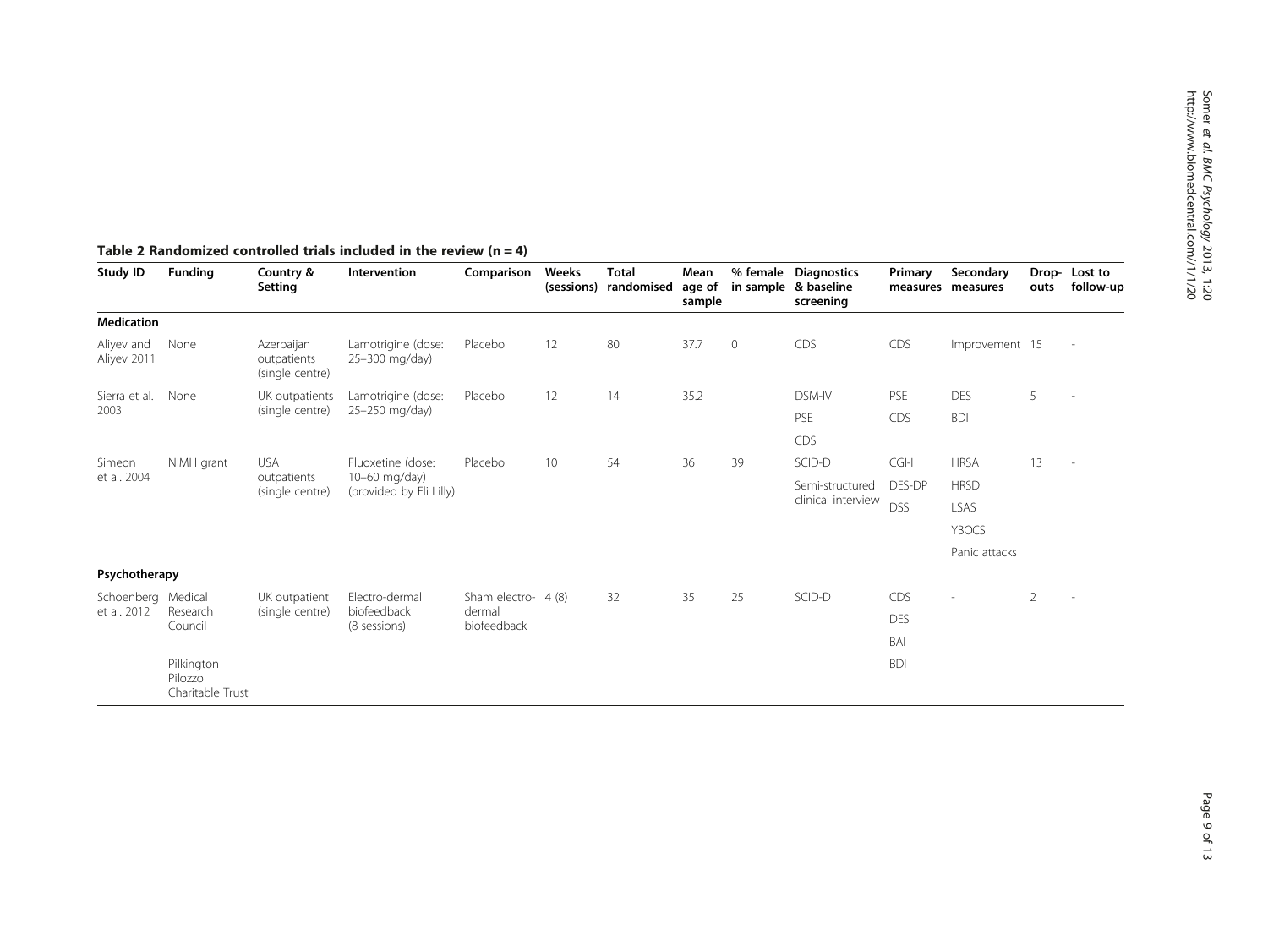<span id="page-9-0"></span>Table 3 Risk of bias in selected studies

| Study ID                               |      | $2^{\circ}$ | 3                       | 4                                                | 5    | 6           |
|----------------------------------------|------|-------------|-------------------------|--------------------------------------------------|------|-------------|
| Pharmacotherapy                        |      |             |                         |                                                  |      |             |
| Aliyev and Aliyev 2011                 | Low  | l ow        | l ow                    | l ow                                             |      | Tow Unclear |
| Sierra et al. 2003                     | l ow | l ow        | Unclear                 | low                                              |      | Tow Unclear |
| Simeon et al. 2004                     | l ow | l ow        | Unclear Low Low Unclear |                                                  |      |             |
| Psychotherapy                          |      |             |                         |                                                  |      |             |
| Schoenberg et al. 2012 Unclear Low Low |      |             |                         | Low                                              | l ow | Unclear     |
|                                        |      |             |                         | $\sim$ $\sim$ $\sim$ $\sim$ $\sim$ $\sim$ $\sim$ |      |             |

1: random sequence generation; 2: allocation concealment; 3: blinding (performance bias and detection bias); 4: blinding of outcome assessment; 5: incomplete outcome data; 6: selective outcome reporting.

#### Random sequence generation

Three trials were rated as having a "low" risk of bias on the basis of random sequence generation (i.e. use of a randomisation table, list or code) (Sierra et al. [2003](#page-12-0); Simeon et al. [2004;](#page-12-0) Aliyev & Aliyev [2011](#page-11-0)). One trial was rated "unclear" (Schoenberg et al. [2012\)](#page-12-0), as the trial indicated that the participants were randomised however the procedure was not clearly defined.

#### Allocation concealment

All four studies were rated as having a 'low' risk of bias on the basis of allocation concealment. The pharmacological studies all used identical appearing capsules for the medication and placebo groups (Sierra et al. [2003](#page-12-0); Simeon et al. [2004](#page-12-0); Aliyev & Aliyev [2011](#page-11-0)). For the psychotherapy study, biofeedback and sham was presented on an identical interface (Schoenberg et al. [2012\)](#page-12-0).

#### Blinding of participants, assessors and personnel

Two trials were rated as having a 'low' risk for performance and detection bias. In the first trial both the patient and the treating psychiatrist were blinded to treatment (Aliyev & Aliyev [2011](#page-11-0)), whereas the second study was patient blind (Schoenberg et al. [2012](#page-12-0)). The additional two trials were rated 'unclear' (Sierra et al. [2003;](#page-12-0) Simeon et al. [2004](#page-12-0)), as they did not provide evidence to determine if blinding occurred.

#### Blinding of outcome assessment

Each trial was rated as having a "low" risk of bias on the basis of blinding of the outcome assessment. For the biofeedback group procedures were identical to those in experimental group (Schoenberg et al. [2012\)](#page-12-0). There was no clear need for the outcome assessments to be blind in the additional three trials (Sierra et al. [2003;](#page-12-0) Simeon et al. [2004;](#page-12-0) Aliyev & Aliyev [2011](#page-11-0)).

#### Incomplete outcome data (attrition bias)

All four studies were rated "low" for attrition bias because all outcomes were reported on. For two studies, dropouts were excluded from the analysis, with no reasons given for dropouts (Sierra et al. [2003](#page-12-0); Aliyev & Aliyev [2011\)](#page-11-0). No baseline scores were reported on in one study using lamotrigine (Aliyev & Aliyev [2011\)](#page-11-0).

#### Selective reporting (reporting bias)

For selective reporting, all four studies were rated as having an "unclear" risk of bias, because there was no protocol available to determine if all outcomes were measured.

#### Other biases

All four studies were posed with several limitations. In the biofeedback study (Schoenberg et al. [2012\)](#page-12-0), half the patients (17 participants) were on various medications which may have affected autonomic response; however, the two conditions were similar in terms of the ratio between medicated and non-medicated patients, and medication status was not a significant confound. There was a preponderance of men in the DPRD group compared to the control group, but significant between-group effects were still evident after covarying for age and sex. Only thirty two participants were randomised, this is small in comparison to other clinical trials. Finally, the experimenter was not blind to patient allocation; it is theoretically possible that results were affected by indirectly expressed indicants as to the treatment condition. This study was also implemented over four weeks which may have been short for evidence of an effect.

The two studies investigating lamotrigine also had important limitations. The first study (Aliyev & Aliyev [2011\)](#page-11-0) consisted of eighty men, but no female participants, so preventing generalisation of results to women. Some patients were also allowed to take clonazepam for insomnia and hydroxyzine for the treatment of a rash in concurrent with lamotrigine. Furthermore, the study only reported on those participants who completed the study. The second study (Sierra et al. [2003\)](#page-12-0) used both males and females in their analysis, but only fourteen participants were randomised over twelve weeks, and dropout rates were high.

In the SSRI study (Simeon et al. [2004](#page-12-0)), fifty-four patients were treated over ten weeks with 10-60 mg of fluoxetine or matching placebo. Some participants were treated with psychotherapy (e.g. cognitive behavioral therapy) for three months, and were nevertheless included in the analysis. Intention-to-treat analysis was used, with last observation carried forward for those participants who did not complete the study. This study was also characterised by high withdrawal rates. Well-validated measures were used and the independent evaluator was masked to side effects and medication adjustment.

#### Effects of interventions

#### Pharmacotherapy versus placebo

Fluoxetine (dose 10-60 mg/day) was not superior to placebo on three primary outcome measures, except for a clinically minimal but statistically significantly greater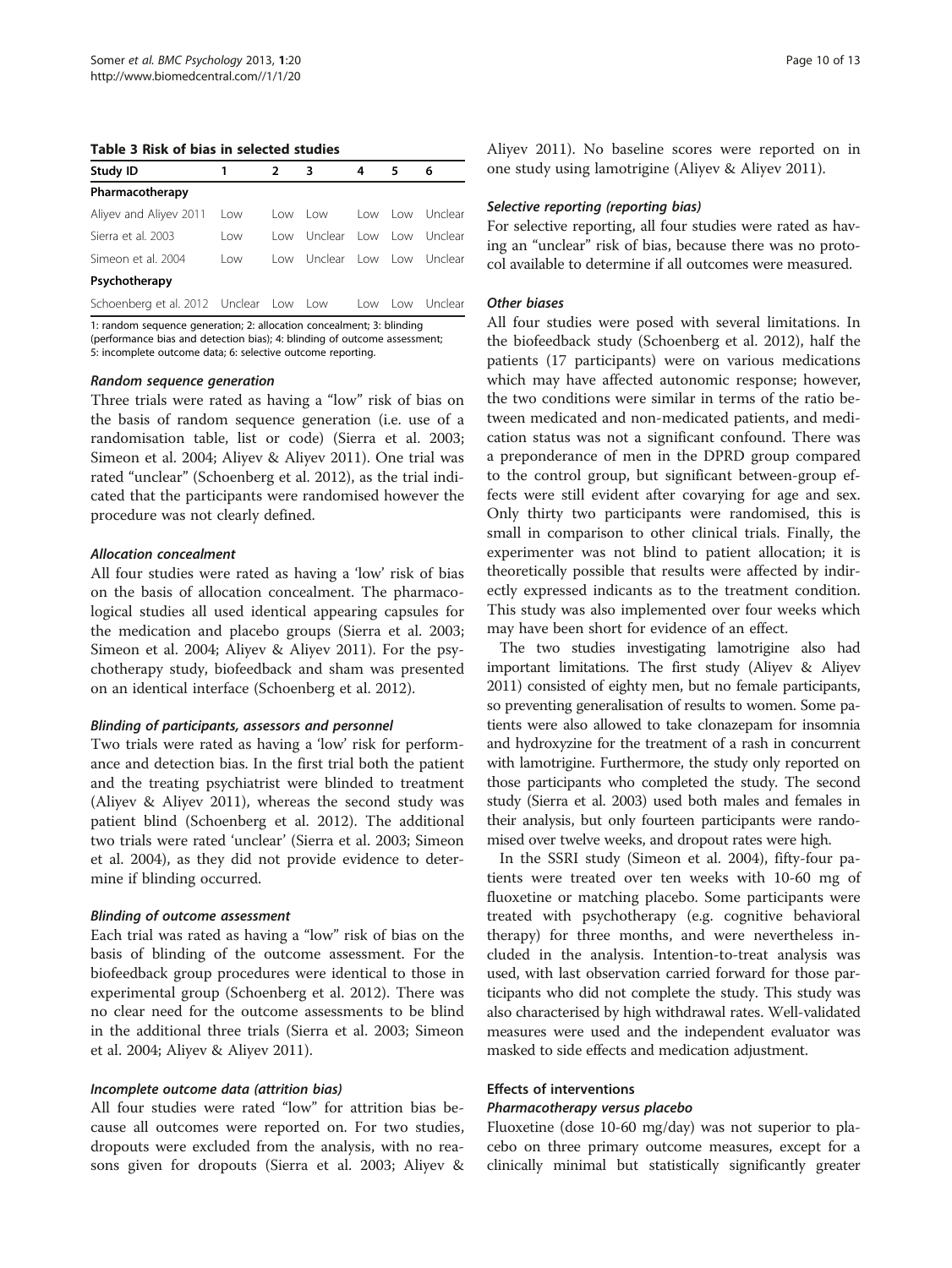improvement in CGI–I score in the fluoxetine group (2.9 vs. 3.6) (Simeon et al. [2004\)](#page-12-0). In participants with a comorbid diagnosis of depressive or anxiety disorder, those taking fluoxetine consistently tended to have better responses than those taking the placebo (Simeon et al. [2004\)](#page-12-0).

A 12-week double-blind, placebo-controlled, crossover study among nine individuals suffering from DPRD, comparing the anticonvulsive lamotrigine (dose 25-250 mg/day) (Sierra et al. [2003\)](#page-12-0) with a placebo, revealed following a 2-week washout that lamotrigine had no significant advantage over placebo when administered singularly for DPRD as none of the participants was identified as a responder to the lamotrigine arm of the cross-over. Subsequently, 12 weeks of lamotrigine therapy (25–300 mg/day) resulted in a statistically significant difference in improvement (defined as a 50% reduction in the Cambridge Depersonalisation Scale) in the lamotrigine group compared with that in the placebo group ((Aliyev & Aliyev [2011\)](#page-11-0);  $\times 2 = 22.68$ , df = 1, p < 0.001).

#### Psychotherapy versus sham psychotherapy

While electrodermal biofeedback did not help DPRD participants increase skin conductance response (an hypothesised index of emotional responsiveness), realtime biofeedback resulted in lower state (but not trait) scores on the Cambridge Depersonalisation Scale [early vs. late mean scores and standard deviations in the real-time biofeedback group: 36.0 (16.9) vs. 29.9 (18.9), p = 0.01; compared to 30.5 (14.7) vs. 31.8 (14.9),  $p = 0.63$ ], scores obtained from patients exposed to sham biofeedback. Biofeedback had no effect on DES, BDI or BAI scores, compared to sham biofeedback.

#### Meta-analysis

Due to the clinically diverse nature of each trial, with different interventions used in different studies, the trials could not be meta-analysed.

### **Discussion**

To the best of our knowledge, this is the first systematic literature review on the treatment of depersonalisationderealisation disorder. Four RCTs (all within the duration of 12 weeks or less) were found and included in the study (180 participants; age range 18–65 years). These four RCTs included one psychotherapy (i.e. biofeedback) and three pharmacotherapy (i.e. two lamotrigine and two fluoxetine) trials, with comparison groups.

Data on lamotrigine for DPRD was inconsistent with one trial indicating that lamotrigine was not significantly better than placebo when applied as a singular treatment for DPRD, and one trial showing a statistically significant difference in improvement (i.e., 50% reduction in the CDS) compared placebo (Aliyev & Aliyev [2011](#page-11-0)). Fluoxetine was not demonstrated to be efficacious in treating

depersonalisation disorder. However, there was a tendency for depersonalisation symptoms to improve in subjects with a comorbid anxiety disorder (Simeon et al. [2004](#page-12-0)). Finally, electrodermal biofeedback was not effective in increasing SCR (a physiological marker of emotional response) or in decreasing trait measures of depersonalization (CDS). However, SCR biofeedback did result in lower state scores on the CDS.

The RCTs included here demonstrated 'low' or 'unclear' risk of bias. Three studies provided evidence for random generation sequence (Sierra et al. [2003](#page-12-0); Simeon et al. [2004;](#page-12-0) Aliyev & Aliyev [2011](#page-11-0)), four for allocation concealment, two for blinding (Schoenberg et al. [2012](#page-12-0); Aliyev & Aliyev [2011](#page-11-0)), and all four for incomplete outcome data; consistent with ratings of a "low" risk of bias. All four studies had missing study protocols so selective reporting could not be assessed; this is consistent with an 'unclear' risk of bias (see Table [3](#page-9-0)).

The literature has shown that depersonalisation symptoms can be induced by serotonin receptor agonists such as meta-chlorophenylpiperazine (Simeon et al. [1995](#page-12-0)), and by substances which act as serotonin agonists such as cannabis (Shorvon [1946\)](#page-12-0), lysergic acid diethylamide, and "ecstasy" (McGuire et al. [1994](#page-11-0)). Serotonin reuptake inhibitors (SSRIs) were reported to be associated with positive treatment outcome in eight individuals with DPRD and comorbid obsessive-compulsive and panic disorders in a case series (McGuire et al. [1994\)](#page-11-0). Furthermore, in a double-blind crossover trial consisting of eight weeks of desipramine and eight weeks of clomipramine, there was limited evidence that clomipramine was more efficacious than desipramine. Nevertheless, in the only randomized controlled trial of a SSRI in DPRD, fluoxetine was not found efficacious.

It is important to recognise the limitations of the existing literature. There are a small number of studies, each of which has a relatively small sample size. In addition, there are differences across trials in sample characteristics, and duration of the interventions. Finally, although we used a rigorous search methodology, we may have missed unpublished trials; there is, for example, a bias against the publication of negative studies.

Given the limited data available, there is arguably a need for additional research on lamotrigine, other anticonvulsants, SSRIs, opiate antagonists, and repetitive transcranial magnetic stimulation (rTMS).

#### Conclusion

There is inconsistent evidence to support the efficacy of lamotrigine in DPRD, with no evidence to support the efficacy of fluoxetine and biofeedback. Given the limited data available, further exploration of lamotrigine, other anticonvulsants, SSRIs, opiate antagonists, and repetitive transcranial magnetic stimulation (rTMS) in larger trials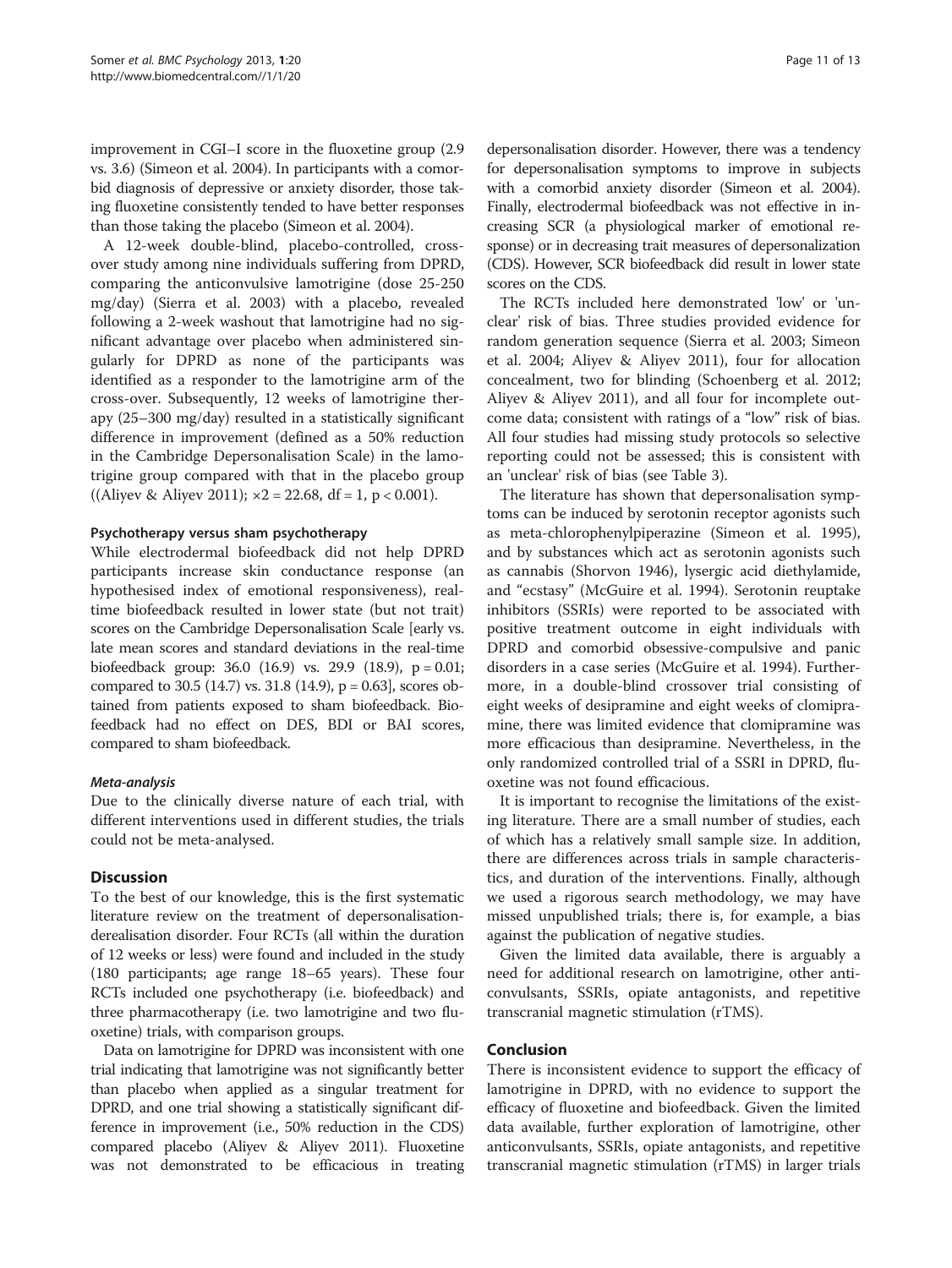## <span id="page-11-0"></span>may be useful. Indeed, a great deal of further research on the pathogenesis and treatment of depersonalisationderealisation disorder is required.

#### Competing interests

Eli Somer has no known conflicts of interest.

Taryn Amos-Williams has no known conflicts of interest out the MRC Anxiety Unit.

Dan Stein has received research grants and/or consultancy honoraria from Astrazeneca, Eli-Lilly, GlaxoSmithKline, Lundbeck, Orion, Pfizer, Pharmacia, Roche, Servier, Solvay, Sumitomo, and Wyeth. He has participated in a number of ongoing trials, and has presented data from some of these trials on behalf of the sponsoring companies.

#### Authors' contributions

ES was responsible for screening studies for inclusion and writing the methodology, the results and the interpretive components of the review (discussion and conclusion). TAW was responsible for compiling the original protocol. ES and TAW extracted data from the RCTs. DS provided assistance as a content expert and coordinator, provided feedback on draft versions of the protocol and review and was responsible for responding to editorial comments. ES stands as guarantor of this review. All authors read and approved the final manuscript.

#### Acknowledgements

All authors have no conflict of interest to report. None of the authors had been involved in trials on treatment for depersonalisation-derealisation disorder.

#### Author details

<sup>1</sup>School of Social Work, University of Haifa, Haifa, Israel. <sup>2</sup>Department of Psychiatry, University of Cape Town, Cape Town, South Africa.

#### Received: 14 November 2012 Accepted: 15 October 2013 Published: 28 October 2013

#### References

- Abbas, S, Chandra, PS, & Srivastava, M. (1995). The use of fluoxetine and buspirone for treatment-refractory depersonalization disorder. Journal of Clinical Psychiatry, 56(10), 484.
- Abel, KM, Allin, MP, Kucharska-Pietura, K, Andrew, C, Williams, S, David, AS, & Phillips, ML. (2003). Ketamine and fMRI BOLD signal: distinguishing between effects mediated by change in blood flow versus change in cognitive state. Human Brain Mapping, 18(2), 135–145.
- Ackner, B. (1954). Depersonalization. I. Aetiology and phenomenology. Journal of Mental Science, 100(421), 838–853.
- Aderibigbe, YA, Bloch, RM, & Walker, WR. (2001). Prevalence of depersonalization and derealization experiences in a rural pouplation. Soc Psychiatry Epidemiol, 36, 63–69.
- Aliyev, NA, & Aliyev, ZN. (2011). Lamotrigine in the immediate treatment of outpatients with depersonalization disorder without psychiatric comorbidity: randomized, double-blind, placebo-controlled study. Journal of Clinical Psychopharmacology, 31(1), 61–65.
- American Psychiatric Association. (1987). Diagnostic and statistical manual ofmental disorders (3rd ed.). Washington, DC: revised edition.
- American Psychiatric Association. (1994). Diagnostic and statistical manual of mental disorders (4th ed.). Washington, DC: Author.
- American Psychiatric Association. (2000). Diagnostic and statistical manual of mental disorders (4th ed.). Washington, DC: text rev. edition.
- Anand, A, Charney, DS, Oren, DA, Berman, RM, Hu, XS, Cappiello, A, & Krystal, JH. (2000). Attenuation of the neuropsychiatric effects of ketamine with lamotrigine: support for hyperglutamatergic effects of N-methyl-D- aspartate receptor antagonists. Archives of General Psychiatry, 57(3), 270–276.
- Bebbington, PE, Marsden, L, & Brewin, CR. (1997). The need for psychiatric treatment in the general population: the Camberwell Needs for Care Survey. Psychological Medicine, 27(4), 821–834.
- Beck, AT, Ward, CH, Mendelson, M, Mock, J, & Erbaugh, J. (1961). An inventory for measuring depression. Archives of General Psychiatry, 4, 561–571.
- Beck, AT, Epstein, N, Brown, G, & Steer, RA. (1988). An inventory for measuring clinical anxiety: psychometric properties. Journal of Consulting and Clinical Psychology, 56, 893–897.
- Bernstein-Carlson, EB, & Putnam, FW. (1993). An update on the dissociativeexperiences scale. Dissociation, 6, 16–27.
- Blue, FR. (1979). Use of directive therapy in the treatment of depersonalization neurosis. Psychological Reports, 45(3), 904–906.
- Brauer, R, Harrow, M, & Tucker, GJ. (1970). Depersonalization phenomena in psychiatric patients. British Journal of Psychiatry, 117(540), 509–515.
- Fichtner, CG, Horevitz, RP, & Braun, BG. (1992). Fluoxetine in depersonalization disorder. The American Journal of Psychiatry, 149(12), 1750–1751.
- Foguet, Q, Alvarez, MJ, Castells, E, & Arrufat, F. (2011). Methylphenidate indepersonalization disorder: a case report. Actas Españolas de Psiquiatría, 39 (1), 75–78.

Foote, B, Smolin, Y, Kaplan, M, Legatt, ME, & Lipschitz, D. (2006). Prevalence ofDissociative disorders in psychiatric outpatients. The American Journal of Psychiatry, 163(4), 6230–629.

- Ginsberg, DL. (2005). Naltrexone treatment of depersonalization disorder. Primary Psychiatry, 12(6), 24–28.
- Glover, H. (1993). A preliminary trial of nalmefene for the treatment of emotional numbing in combat veterans with post-traumatic stress disorder. Israel Journal of Psychiatry and Related Sciences, 30(4), 255–263.
- Guy, W, et al. (1976). ECDEU Assessment Manualfor Psychopharmacology. In Clinical Global Impressions (pp. 218–222). Rockville, MD: NationalInstitute for Mental Health.
- Hamilton, M. (1959). The assessment of anxiety states by rating. British Journal of Medical Psychology, 32(1), 50–55.
- Hamilton, M. (1960). A rating scale for depression. Journal of Neurology, Neurosurgery and Psychiatry, 23, 56–62.
- Higgins, JPT, & Green, S. (2008a). Cochrane Handbook for Systematic Reviews of Interventions. Chichester: John Wiley & Sons.
- Higgins, JPT, & Green, S. (2008b). Cochrane Handbook for Systematic Reviews of Interventions. John Wiley & Sons: Chichester.
- Hollander, HE. (2009). ECEM (Eye Closure, Eye Movements): application to depersonalization disorder. American Journal of Clinical Hypnosis, 52(2), 95– 109.
- Hollander, E, Liebowitz, MR, DeCaria, C, Fairbanks, J, Fallon, B, & Klein, DF. (1990). Treatment of depersonalization with serotonin reuptake blockers. Journal of Clinical Psychopharmacology, 10(3), 200–203.
- Hunter, ECM, Phillips, ML, Chalder, T, Sierra, M, & David, AS. (2003). Depersonalisation disorder: a cognitive–behavioural conceptualisation. Behaviour Research and Therapy, 41, 1451–1467.
- Hunter, EC, Sierra, M, & David, AS. (2004a). The epidemiology of depersonalisation and derealisation. A systematic review. Social Psychiatry and Psychiatric Epidemiology, 39(1), 9–18.
- Hunter, ECM, Sierra, M, & David, AS. (2004b). The epidemiology of depersonalisation and derealisation: a systematic review. Social Psychiatry and Psychiatric Epidemiology, 39, 9–18.
- Hunter, EC, Baker, D, Phillips, ML, Sierra, M, & David, AS. (2005). Cognitivebehaviour therapy for depersonalisation disorder: an open study. Behaviour Research and Therapy, 43(9), 1121–1130.

Jimenez-Genchi, AM. (2004). Repetitive transcranial magnetic stimulation improves depersonalization: a case report. CNS Spectrums, 9(5), 375–376.

Krystal, JH, Karper, LP, Seibyl, JP, Freeman, GK, Delaney, R, Bremner, JD, Heninger, GR, Bowers, MB, Jr, & Charney, DS. (1994). Subanesthetic effects of the noncompetitive NMDA antagonist, ketamine, in humans. Psychotomimetic, perceptual, cognitive, and neuroendocrine responses. Archives of General Psychiatry, 51(3), 199–214.

Lambert, MV, Sierra, M, Phillips, ML, & David, AS. (2005). The spectrum of organic depersonalization: a review plus four New cases. The Journal of Neuropsychiatry and Clinical, 14, 141–154.

- Mantovani, A, Simeon, D, Urban, N, Bulow, P, Allart, A, & Lisanby, S. (2011). Temporo-parietal junction stimulation in the treatment of depersonalization disorder. Psychiatry Research, 186(1), 138–140.
- McGuire, PK, Cope, H, & Fahy, TA. (1994). Diversity of psychopathology associated with use of 3,4-methylenedioxymethamphetamine ('Ecstasy'). British Journal of Psychiatry, 165(3), 391–395.
- Medford, M. (2012). Emotion and the unreal self: depersonalization disorder and De-affectualization. Emotion Review, 4(2), 139–144.
- Medford, M, Sierra, M, Baker, D, & David, AS. (2005a). Understanding and treating depersonalization disorder. Advances in psychiatric Treatment, 11(9), 92–100.
- Medford, N, Sierra, M, Baker, D, & David, AS. (2005b). Understanding and treating depersonalisation disorder. Advances in Psychiatric Treatment, 11, 92–100.